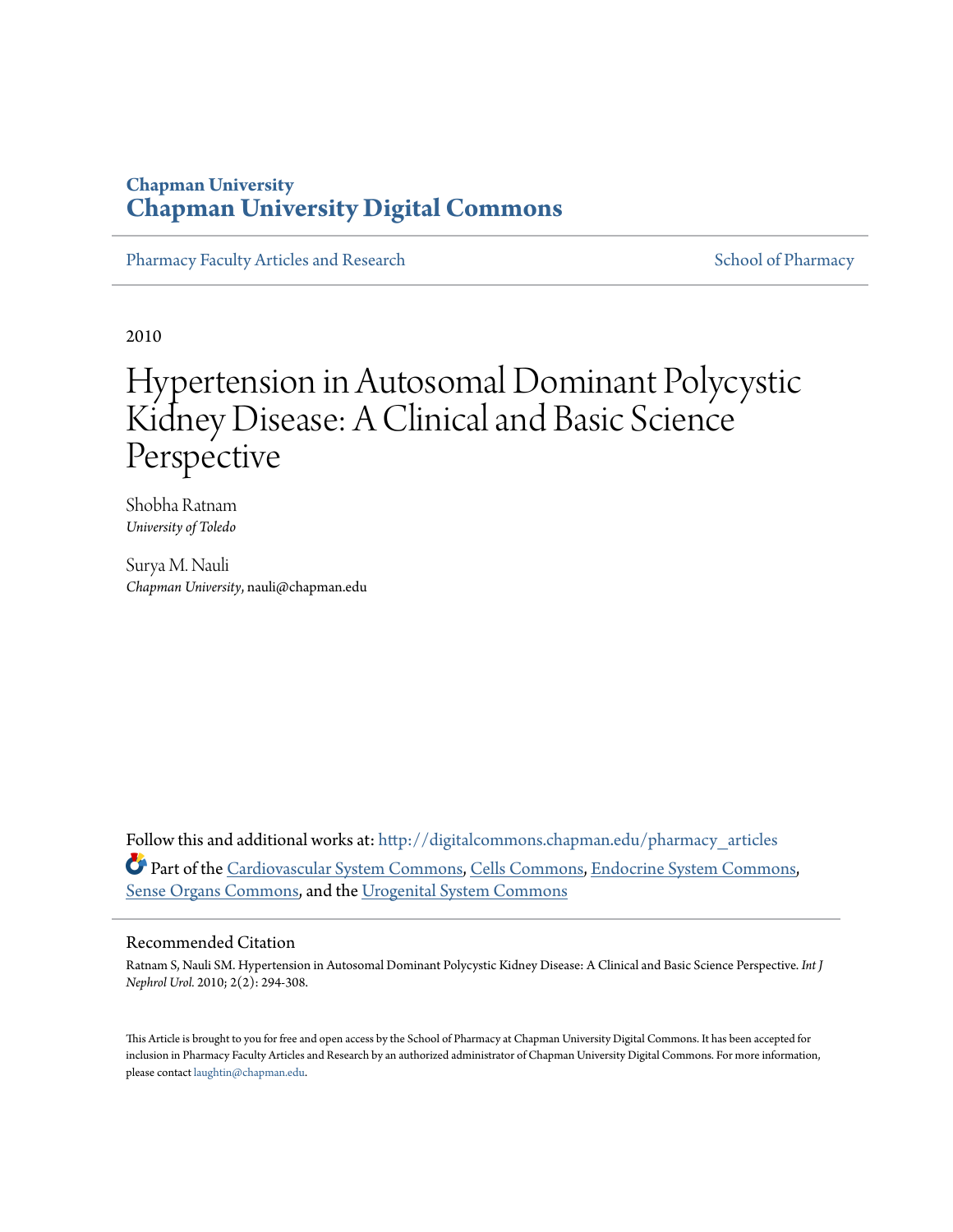## Hypertension in Autosomal Dominant Polycystic Kidney Disease: A Clinical and Basic Science Perspective

#### **Comments**

This article was originally published in *[International Journal of Nephrology & Urology](http://numonthly.com/?page=article&article_id=832)*, volume 2, issue 2, in 2010.

**Creative Commons License**  $\circledcirc$ 

This work is licensed under a [Creative Commons Attribution-Noncommercial 4.0 License](http://creativecommons.org/licenses/by-nc/4.0/)

#### **Copyright**

Nephro and Urology Research Center, Baqiyatallah University of Medical Sciences, Tehran, Iran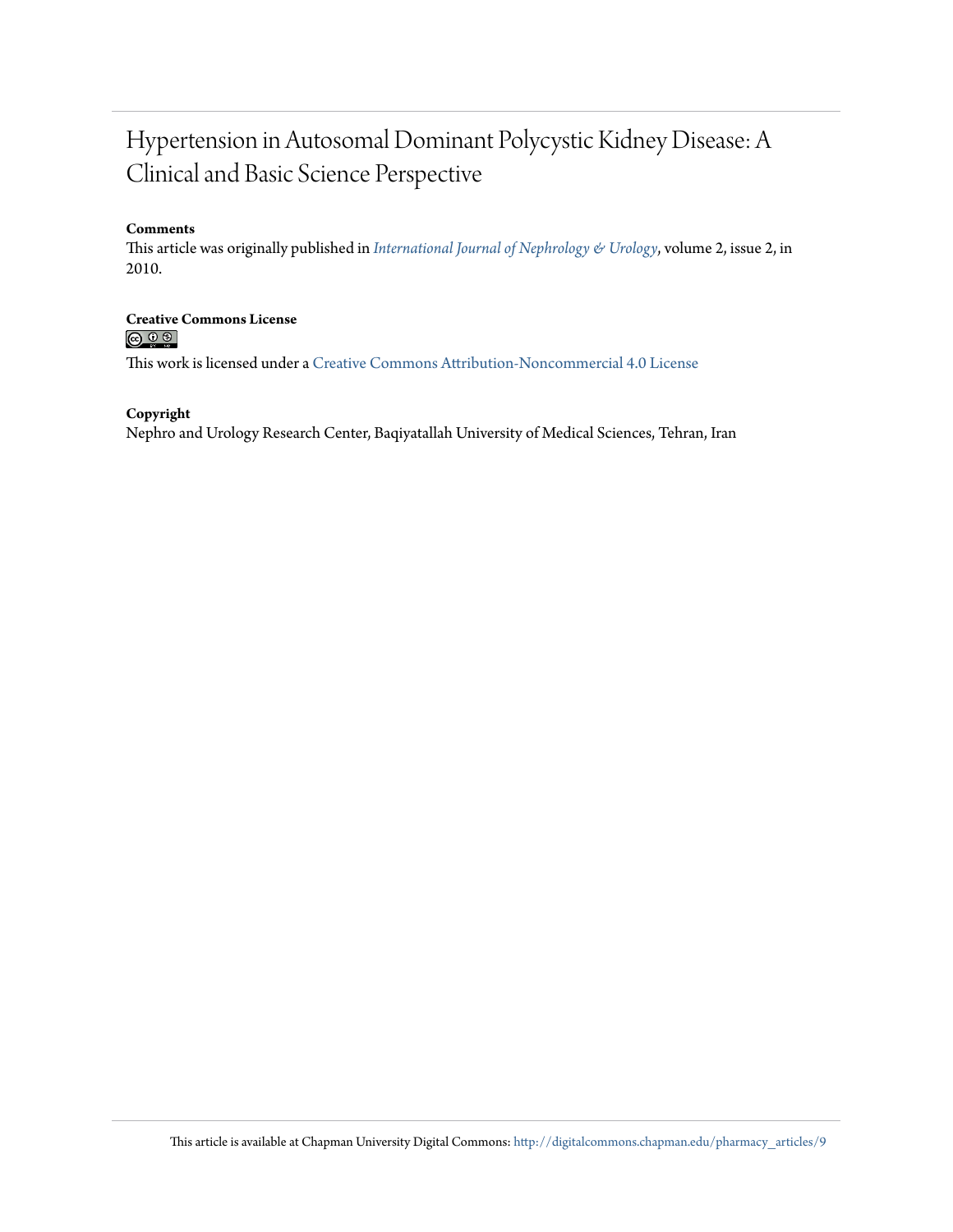## **Hypertension in Autosomal Dominant Polycystic Kidney Disease: A Clinical and Basic Science Perspective**

**Shobha Ratnam and Surya M. Nauli**

**Department of Pharmacology and Medicine, University of Toledo, Toledo, Ohio, USA**

## **Abstract**

*Background and Aims:* Cardiovascular complications are major causes of morbidity and mortality in patients with autosomal dominant polycystic kidney disease (ADPKD). In particular, hypertension is insidious and remains a continuous problem that evolves during the course of the disease. Hypertension in ADPKD has been associated with abnormality in the renin-angiotensin-aldosterone system (RAAS). Early vascular changes have also been reported in young ADPKD patients. In addition, the cellular functions of mechanosensory cilia within vascular system have emerged recently. The basic and clinical perspectives of RAAS, vascular remodeling and sensory cilia are reviewed with regard to hypertension in ADPKD.

*Keywords:* Angiotensin, Blood Pressure, Cardiovascular, Cilia Biology, Hypertension, ADPKD

## **Introduction**

Autosomal dominant polycystic kidney disease (ADPKD) is a systemic hereditary disorder that affects more than 12.5 million individuals worldwide. Thus, ADPKD is the most common life-threatening hereditary genetic disease, compared to the numbers of individuals affected by cystic fibrosis, Downs syndrome, hemophilia, muscular dystrophy, and sickle cell anemia, combined (1, 2). Approximately 600,000 Americans have the disease, and the prevalence of the disease varies between 1:400 and 1: 1000 in the general population (3, 4).

ADPKD is characterized by a long course of normal glomerular filtration rate (GFR), microalbuminuria and early development of hypertension, followed by a persistent decrease in GFR in the fifth to sixth decades. This eventually leads to end stage renal disease in approximately 50% of patients (5, 6). Although the kidneys are the major sites of clinical disease (Figure 1), the prevalence of extrarenal manifestations in ADPKD is high. These extrarenal manifestations include cyst formation in other ductal organs and various cardiovascular abnormalities (7-11). Cardiovascular abnormalities may include hypertension, cerebral and coronary artery aneurysms, mitral valve prolapse, aortic root dilation, dissection of the thoracic aorta, aneurysm formation in the abdominal aorta, vascular ectasia, and abnormal function of the microvascular bed  $(12-15)$ .

The frequencies of extrarenal manifestations of ADPKD include hypertension (78%), hepatic cysts (75%), diverticulosis (70%), ovarian cysts (40%),

\*Correspondence: Surya M. Nauli, PhD The University of Toledo 2801 W. Bancroft St; MS 607 Toledo, OH 43606 Tel: 419-530-1910 Fax: 419-530-1909 Email: Surya.Nauli@UToledo.edu Received: 25 Sep 2009 Revised: 17 Oct 2009 Accepted: 20 Oct 2009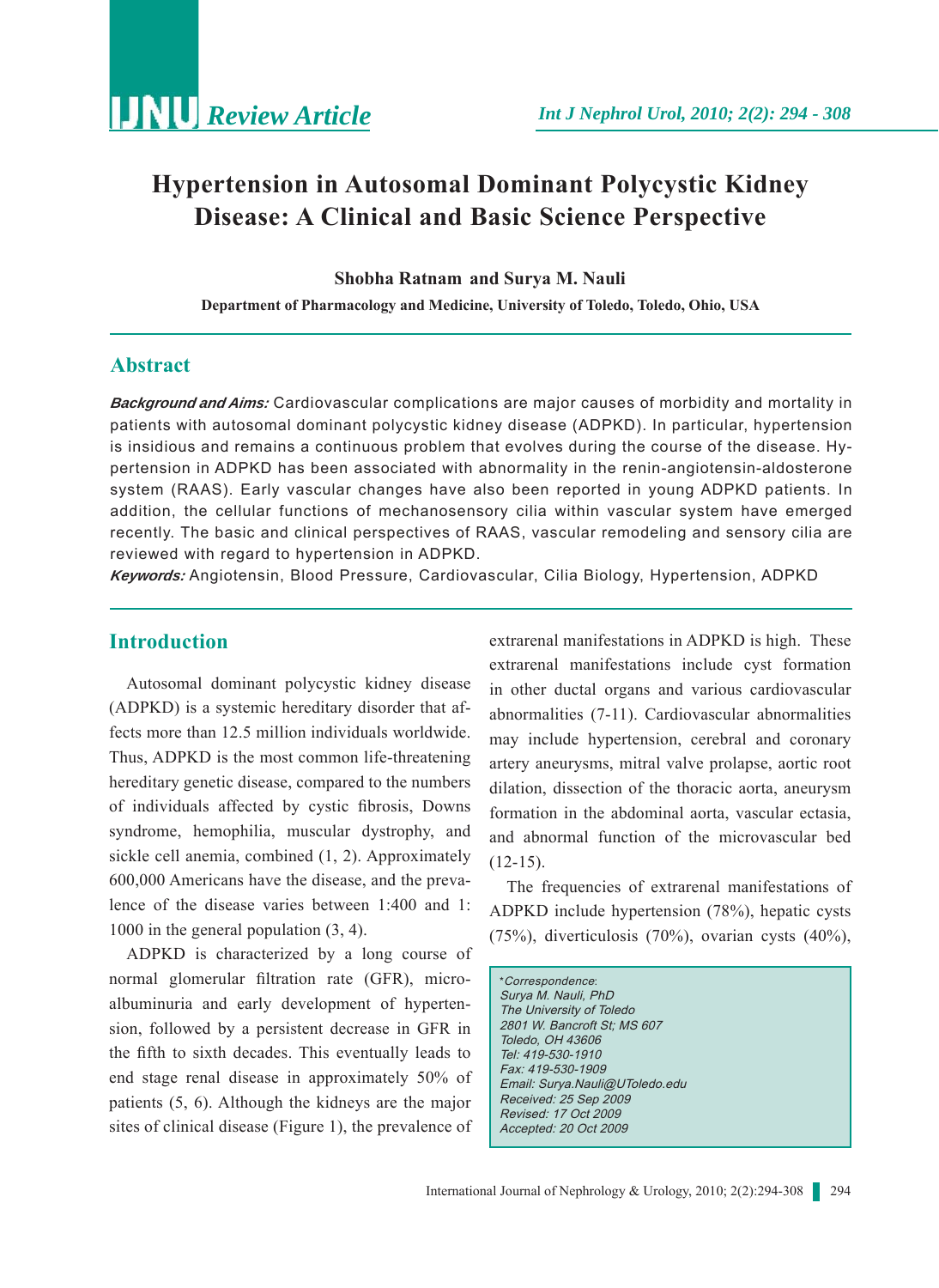

**Figure 1.** Autosomal dominant polycystic kidney a. Polycystic kidney is characterized by the presence of numerous fluid-filled cysts. An ADPKD kidney can reach over 10 inches in length, about 3-4 times larger than a normal four-inch long kidney. b. Fluid accumulation in the cysts contributes to the weight and size of an ADPKD kidney. c. In contrast to heavier tissue mass in renal carcinoma, an ADPKD kidney could lose about 7-28 ounces of weight after fluid cyst removal. This is an important phenotypic characteristic that despite its large size and volume, an ADPKD kidney actually contains equal or less tissue mass than a normal kidney.

cardiac valve disorders (25%), inguinal hernias (15%) and intracranial aneurysms (10%) (16). Prevalence of intracranial aneurysms in ADPKD individuals is increased several folds compared to the general population (4.0-11.7% versus 1.0%) and intracranial aneurysm rupture remains a devastating complication in ADPKD (17). Screening ADPKD individuals with a family history of sub-arachnoid hemorrhage is thus essential, because intracranial aneurysms appears to cluster in ADPKD families with history of cerebral hemorrhage (18). A retrospective study of 77 ADPKD individuals with aneurysms showed that only 29% were normotensive within one year prior to rupture (19). In particular, renal function was normal in half of these patients. Therefore, hypertension is an associated finding in these individuals. More important, hypertension has been a continual risk factor for cardiovascular diseases in ADPKD (15). It occurs early in ADPKD individuals, compared to their age-matched cohorts and remains the most frequent cause of mortality (12).

The discovery of the PKD1 and PKD2 genes has opened up avenues of research in molecular biology to further understand the role of genetic mutations in the pathogenesis of this devastating disease. PKD1 encodes for polycystin-1, which is involved in the mechanosensory function, and polycystin-2 encoded by PKD2 is a sensory calcium channel (20- 29). The PKD1 mutation affects nearly 85% of the patients with ADPKD, and they have a shorter and more severe disease progressions than patients with PKD2 mutation; i.e. 54 years compared to 74 years, respectively (30).

While numerous progresses have been reported about the pathology and pathogenesis of cystic kidneys (31), this article is intended to review the hypertension aspect of ADPKD. In particular, several ideas of "cilia hypothesis" have been discussed regarding polycystic kidneys (32-36). These ideas will be revisited to understand the constituents of the cardiovascular complications, such as hypertension,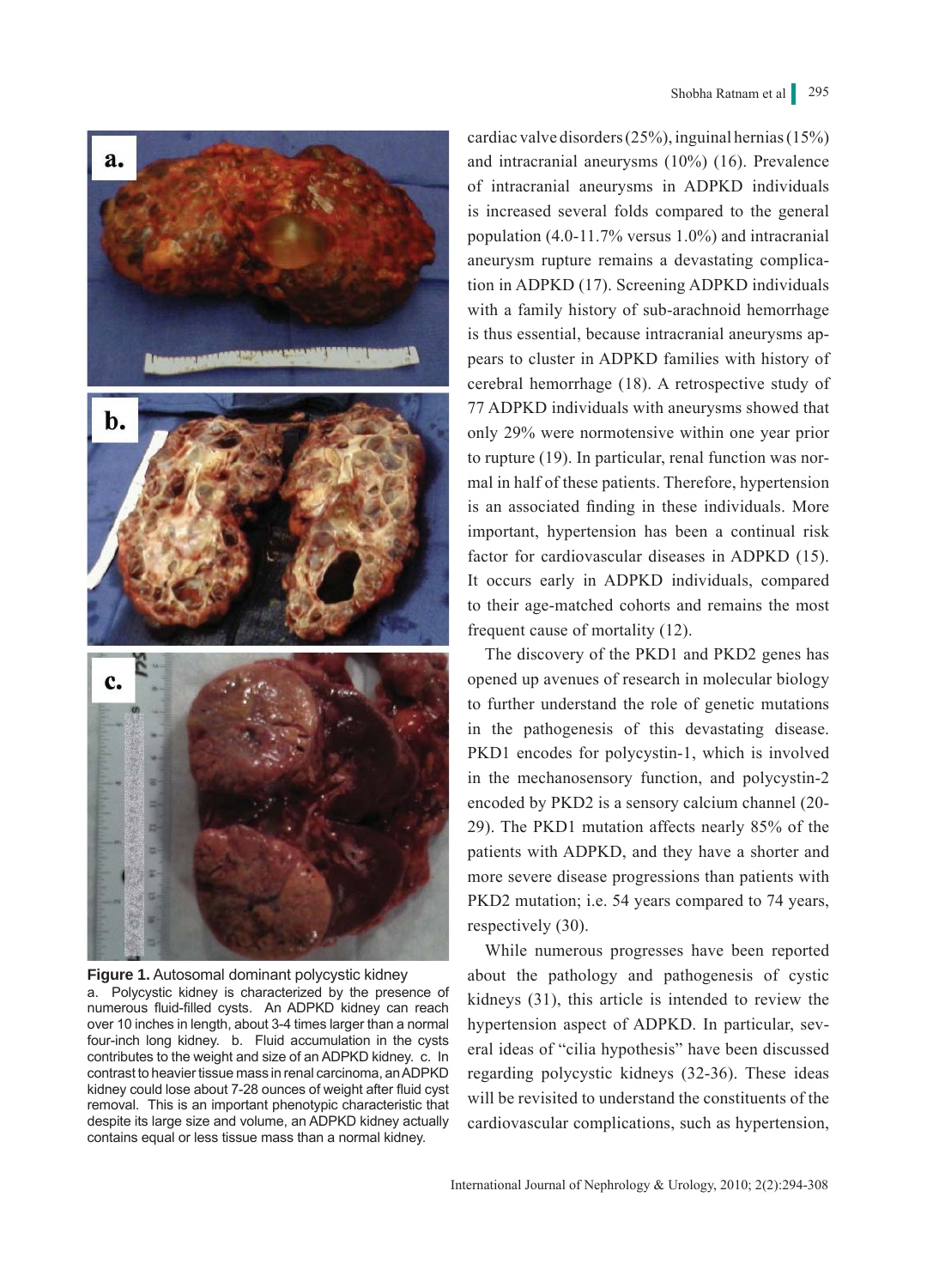with respect to the new clinical and basic science development in ADPKD.

#### *Pathogenesis of hypertension in ADPKD*

Progressive enlargement of cysts by magnetic resonance imaging, as studied in the recent CRISP (The consortium for radiologic imaging studies of polycystic kidney disease) trial and other studies, has been linked to deterioration of renal function in ADPKD (6, 37, 38). These studies have shown that renal function remains relatively stable until the renal volume reaches 1500 cm<sup>3</sup>, at which point there is a rapid decline that necessitates renal replacement therapy (39). It is believed that distortion of the renal architecture leads to structural damage and tubular dysfunction and results in activation of the reninangiotensin-aldosterone system (RAAS). These findings have also been reported in hypertensive animal models of polycystic kidney disease (40, 41). This mechanism, which is well documented in the clinical course of this disease (42), has also been proposed to contribute to the increased blood pressure seen early in ADPKD patients. Changes in the vasculatures during the course of the disease progression have also been observed in both human (43-47) and animal (48-52) studies. Most recently, ciliary defects have also been proposed to cause the complication of hypertension in ADPKD (20, 25). We will therefore look at these possibilities as the origins of hypertension in ADPKD.

#### *Renin-angiotensin system*

Compared with age-matched healthy control subjects, an increase in intrarenal RAAS activity is seen in ADPKD patients, regardless of their blood pressure and renal function (53). Angiotensin II has been implicated in the development of vascular hypertrophy, resulting in structural remodeling (54). Angiotensin II generation via ACE-independent chymase-like pathways has been shown in ADPKD kidneys, making it an attractive target for pharmacological intervention (Figure 2). Control of blood pressure in most renal diseases has shown benefit to slow the decline in renal function. In particular, the use of angiotensin converting enzyme inhibitors (ACE-I) and angiotensin receptor blockers (ARB) to block the RAAS has shown additional benefits (55, 56). Although many clinical trials have been undertaken to halt the progression of renal failure by optimal control of blood pressure and micro-albuminuria with RAAS blockade, there has been no data to show significant decrease in the inevitable progression to renal failure (57, 58). However, there is a general consensus that early identification of ADPKD individuals and achieving optimal blood pressure control with ACE-I and other agents remain crucial in preventing the cardiovascular morbidity and mortality associated with this disease (59).

Studies which included ambulatory blood pressure monitoring have shown that in children and young adults with ADPKD, increases in left ventricular mass index occurred earlier than changes in renal volume in the hypertensive and borderline hypertensive group (60). In addition, the most significant finding was that even among the normotensive children, higher indices were noted in those within the upper quartile of the normal blood pressure. This suggests that cardiovascular organs remain vulnerable targets in ADPKD patients, even in the early stages of the disease.

Interestingly, the likelihood of hypertension in ADPKD patients is significantly greater when the affected parent was hypertensive (61). Thus, the family history is especially critical in this case, although it is not immediately understood whether this association is related to genetic modifiers or polymorphisms with regards to RAAS (62). One caveat is that pharmacological agents prescribed to inhibit RAAS result in incomplete inhibition of the RAAS. Angiotensin II, for example, can be generated via multiple pathways (Figure 2). Consistent with this view, the inhibition of RAAS activation by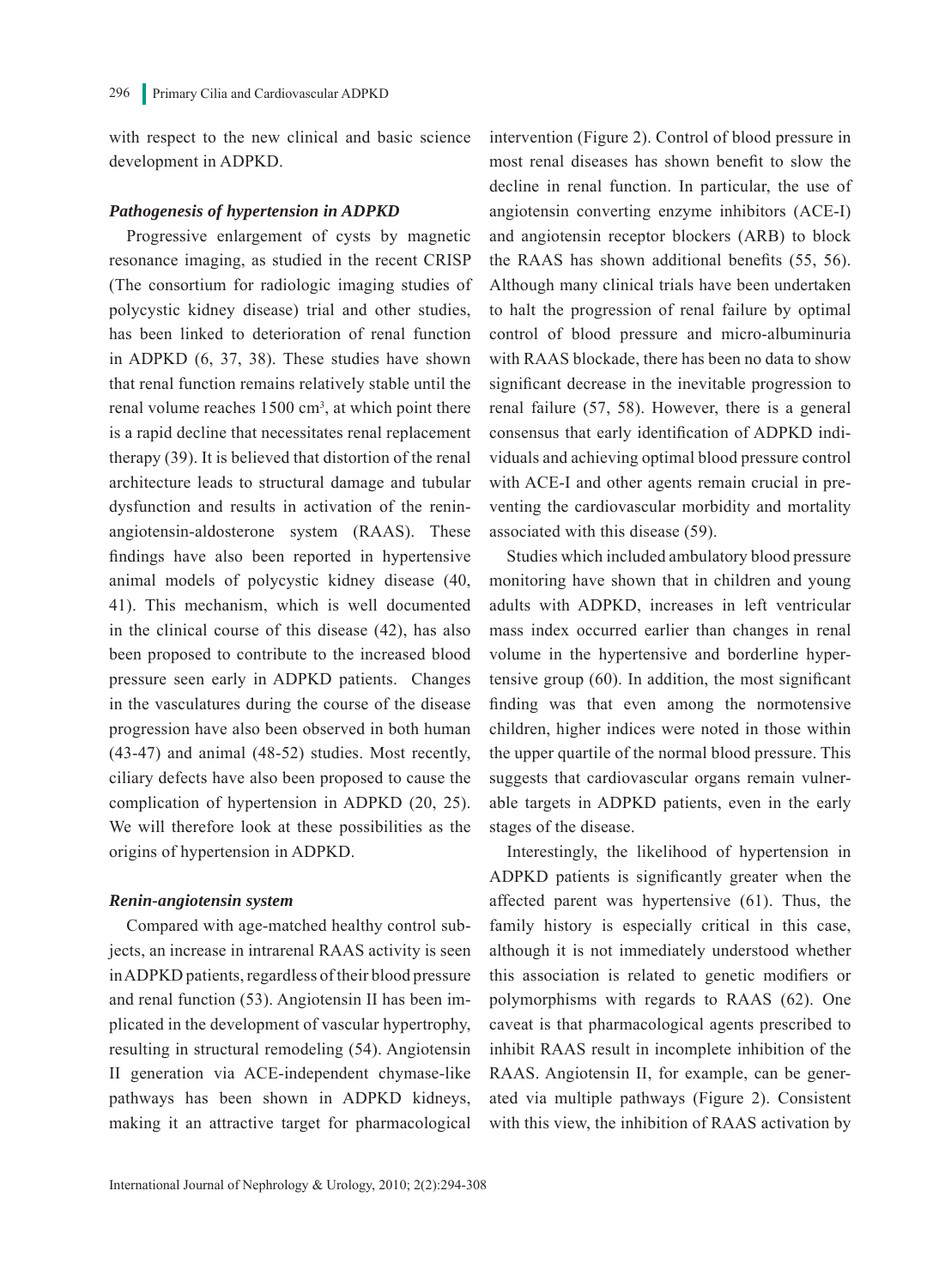

#### **Figure 2.** Hypertension in polycystic kidney disease

Renal cysts are thought to compress and disrupt the vascular network in the kidney. The kidney would then become ischemic, which would induce renin release from the juxtaglomerular apparatus. The increase in renin secretion could accelerate the conversion of angiotensinogen to angiotensin I, which is converted by angiotensin converting enzyme (ACE) to angiotension II. Activation of angiotensin receptor (AT1) would initiate cascades of physiological responses that would lead to hypertension. Additional secondary pathways exist in converting angiotensinogen to angitotensin II. As indicated by the light arrows, these secondary pathways involve chymase, tonin and/or cathepsin G.

ACE inhibitors has not been always proven to retard the course of the disease, compared to results seen in renal diseases with primary glomerular injury (63). There are also other factors contributing to the increase in blood pressure. Tubular dysfunction caused by structural changes leading to retention of sodium and water and increased sympathetic activity, for example, is seen in ADPKD patients (64). Nonetheless, inhibition of RAAS activation might provide a logical way to reduce factors that contribute to the propensity for high blood pressure in ADPKD (Figure 2).

#### *Vascular remodeling*

There is growing evidence in literature that once a change in GFR is observed, extensive vascular remodeling has already occurred (43-47). Scientists and clinicians have been focusing their efforts on characterizing early biomarkers of injury. Increased urinary excretion of MCP-1 (monocyte chemoattractant protein-1) in adult patients with ADPKD has been reported, and microalbuminuria has been established as a frequent sign of progression of the disease (65, 66). Recently, changes in vascular remodeling with altered intima-media thickness of carotid arteries (CIMT), impaired endothelial-dependent vascular relaxation (EDVR) and vascular ultrasound thickness have been reported in ADPKD patients (15, 45, 47, 67-70). CIMT in hypertensive ADPKD patients and patients with essential hypertension was significantly greater than that of normotensive ADPKD patients and healthy subjects. In addition, CIMP in normotensive ADPKD patients is significantly greater than in healthy subjects.

Polycystin-1 and polycystin-2 are expressed in vascular smooth muscle cells (71, 72). These proteins have an important role in maintaining the integrity of dense plaques of the arterial wall (73). Aortic root dilatation is a known finding in patients with ADPKD, and aortic dissection is a known extra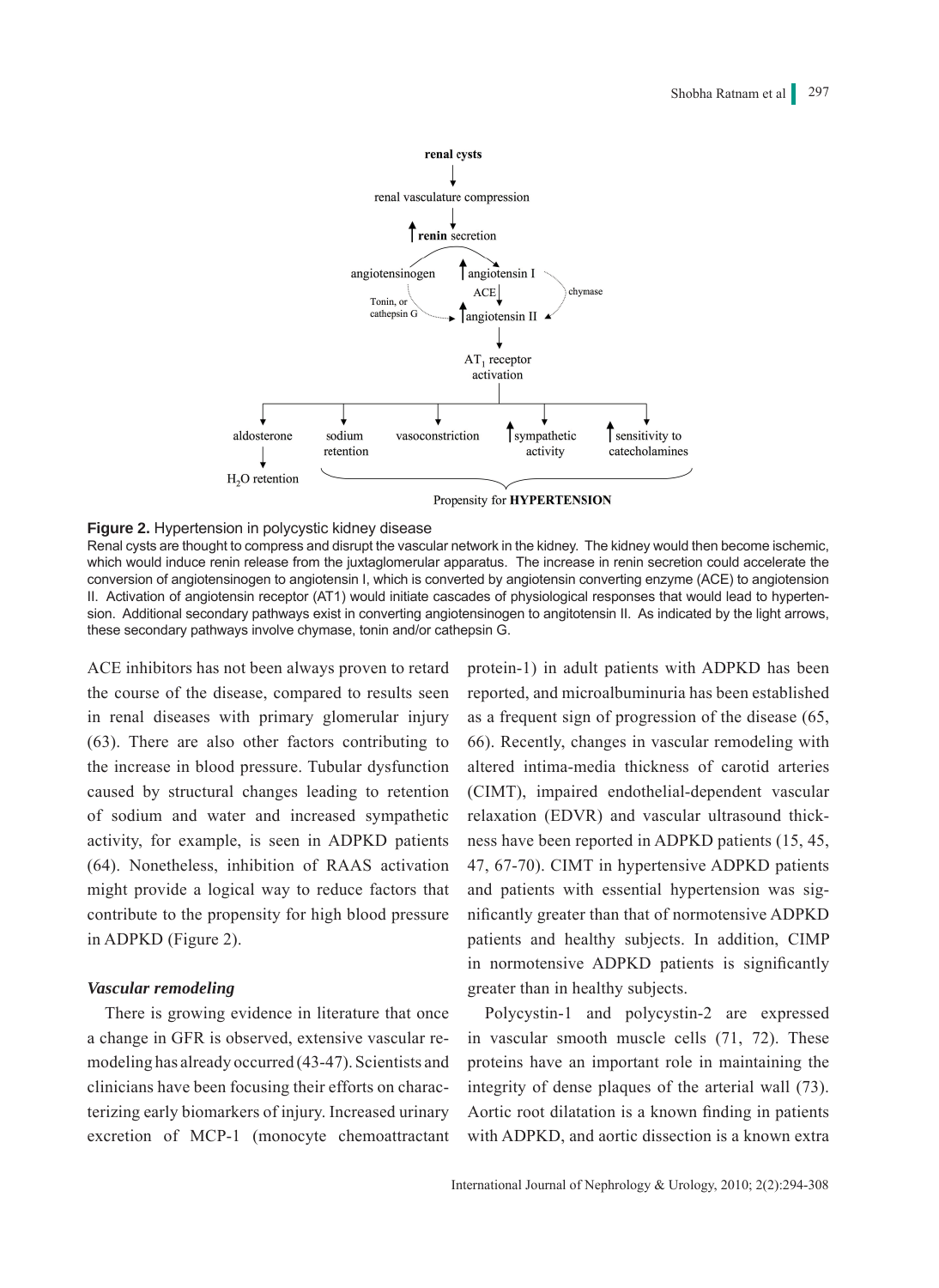renal complication in these patients (7). Altered expression of polycystins in arterial smooth muscle cells, together with collagen disruption and cystic degeneration, has been seen in histological specimens of aortic dissections and cerebral aneurysms from patients with ADPKD. It has further been reported that altered functional polycystins would result in various degrees of cardiovascular abnormalities (49-52). In addition to focal hemorrhage, altered polycystin function in the mouse model exhibits progressive total body edema, a feature of cardiac failure (52).

An important question that remains unanswered is whether or not changes in vasculature is a direct result of the enlargement of the kidney. Nonetheless it is known that the remodeling of vasculature is a counter beneficiary that can result in a more severe hypertension (74-76). Vascular remodeling in the arteries may develop through inward/outward hypotrophic or hypertrophic mechanisms (77). In either instance, vascular remodeling will place greater stress on the cardiovascular system. In light of this view, several anti-proliferative therapies have been proposed as potential treatments in ADPKD. At present, however, the immediate impact of this therapy on blood pressure is still unknown.

#### *Other contributing factors*

Other factors that may contribute to cardiovascular hypertension in ADPKD include insulin resistance, asymmetric dimethylarginine (ADMA), and vascular cilia dysfunction.

Numerous studies have shown a causal association between insulin resistance or hyperinsulinemia and hypertension. Insulin resistance and concomitant hyperinsulinemia are present very early in the course of renal diseases including in ADPKD (78, 79). Increased sympathetic activity present in individuals with chronic renal disease can contribute to derangements of glucose metabolism (80). Although the mechanistic relationship between insulin resistance and polycystic kidney disease is not clear, the correlation between insulin resistance and left ventricular mass index in individuals with polycystic kidney disease has been shown to be independent of age, weight, systolic blood pressure and albuminuria (79). Thus, ADPKD patients with insulin resistance could have a more complex outcome on cardiovascular complications. Insulin-mediated sodium retention, increased sympathetic activity, impairment of endothelial nitric oxide production and increased endothelin-1 secretion have been suggested to worsen vascular hypertension due to insulin resistance (81). However, their relevance with regards to polycystic kidney remains to be explored further.

To further examine endothelial function in ADPKD, the plasma concentrations of vasodilator nitric oxide were measured in twenty seven ADPKD patients and twenty seven healthy controls. In this study, the plasma concentration of nitric oxide was shown to be reduced in ADPKD patients, confirming an association between ADPKD and endothelial dysfunction (82). To further substantiate the endothelial dysfunction in ADPKD, levels of ADMA (a marker of an inhibitor of nitric oxide synthase) were significantly increased in patients with early ADPKD compared to healthy age-matched individuals (83). Although the significance of ADMA in ADPKD is not immediately understood, endothelia-dependent vasodilation offers substantial evidence which is too important to ignore.

Cilia and their functions have been reported to play essential roles in renal epithelial cells and in cystic kidney diseases. Vascular cells, too, have cilia (Figure 3). Endovascular cilia are thought to function as local regulators of blood vessel (20, 25, 84-87). Local regulation of blood vessels, also known as autoregulation, is a necessary mechanism to achieve immediate control of blood pressure within a region. Autoregulation is an effective and efficient way to control the amount of blood flow locally without altering the neighboring systems significantly (88).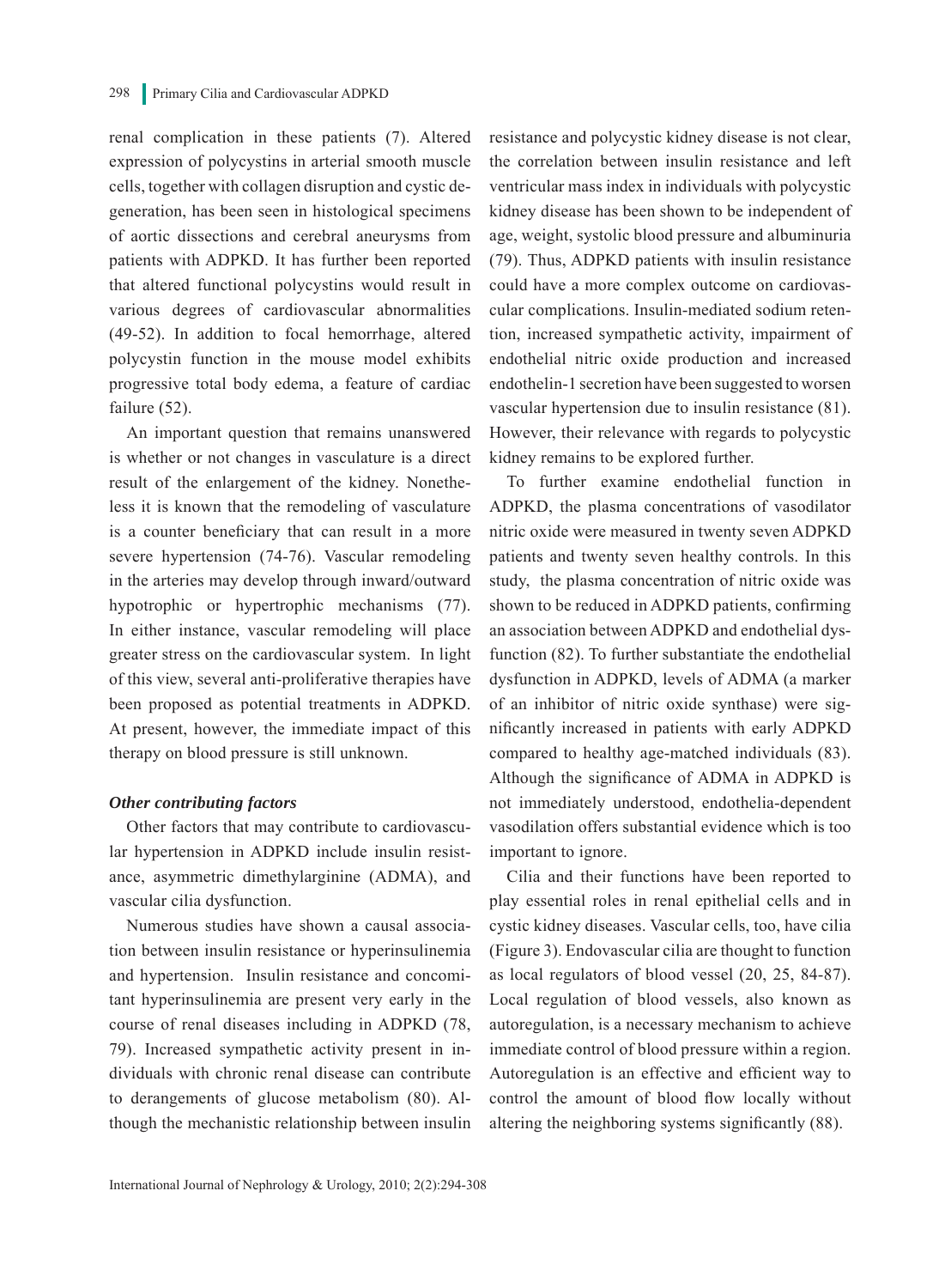



Primary cilia are believed to play significant roles in the formation of renal cysts and the development of hypertension in ADPKD. a. Within the lumen of a blood vessel, each vascular endothelial cell possesses one primary cilium, originated from the apical cell membrane. Cilium is projected from "mother" centriole, which is also known as basal body. Similar to their function in the renal tubule which is to sense urine flow, cilia in the endothelial lining of a vessel are hypothesized to sense blood flow (shear stress). b. Projecting into the lumen, cilia function like antennae to sense changes in blood flow or pressure. Femoral arteries from adult rodents were isolated and prepared for fluorescence imaging studies. A segment of the artery was embedded in OCT solution, and sectioned at a thickness of 5 μm. The image was taken at 10x to outline the embedded tissue. c. The embedded tissue was fixed and labeled with antibody against polaris, a structural protein for cilia. The presence of cilia was observed using florescence imaging. d, e. Arterial segments from femoral arteries of adult rodents were cut open and coated with 10 μm of gold particles and analyzed with scanning electron microscopy. White arrows indicate the presence of cilia. f. Upon sensing these changes, mechanosensory polycystins complex is activated. This results in the influx of extracellular calcium that would initiate biochemical cascades that lead to production of NO vasodilator through endothelial nitric oxide (eNOS). Activation of eNOS also depends on the contribution of calmodulin (CaM), phosphoinositide kinase-3 (PI3K) Akt/protein kinase B (PKB) in addition to calcium-dependent protein kinase (PKC).

In the most recent studies within the cardiovascular field (20, 25), it is shown that each endothelial cell has one primary cilium, and shear stress that produces enough drag force on the cell surface is able to bend and "activate" the primary cilium (Figure 3). Although the biophysical properties of vascular cilia are less studied and not well known, it has been proposed that endothelial cilia are shear stress sensors (20, 25). In addition, when nonciliated cells are challenged with fluid-shear stress, they show significantly less induction of the shear marker Krüppel-Like Factor-2, as compared to ciliated endothelial cells (84, 86). Because primary cilia sense only a low range of fluid-shear stress, endothelial cells in vivo most likely project the cilia in the areas with more subtle shear stress. Consistent with this idea, cilia in vascular endothelial cells disassemble after a long exposure to high fluid shear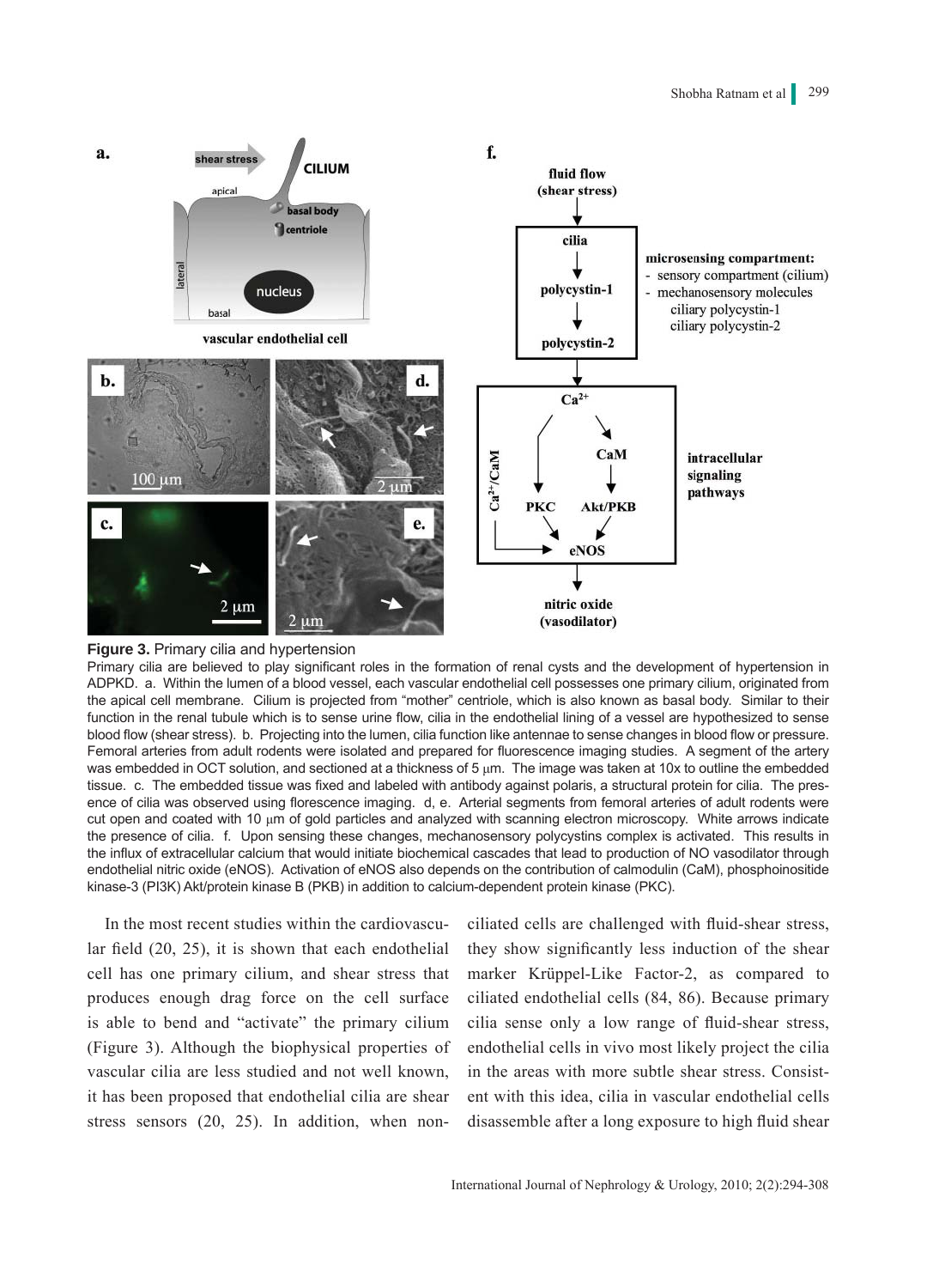stress (89). Because atherosclerosis also develops in the arterial system at sites of low shear stress, cilia have been further proposed to play an important role in atherogenesis, a process of forming atheromas in the inner lining of arteries (87).

As micro-sensory compartments, ciliary functions depend on mechano-proteins such as polycystin-1 and polycystin-2 (Figure 3). Thus, the overall functions of these sensory compartments depend on both functional and structural cilia proteins. Within a blood vessel, an abrupt increase in blood pressure or shear stress can be detected by these sensory proteins localized in the cilia (20, 25). With cilia as a local regulatory mechanism, the extracellular fluid mechanics can then be transduced and translated into a complex of intracellular signaling, which in turn would activate eNOS - an endothelial enzyme that synthesizes nitric oxide (NO) gas. The release of NO from endothelial cells will diffuse to the neighboring smooth muscle cells, thereby, promoting vasodilation (90-92). The overall cilia dysfunction in ADPKD may thus result in an increased total peripheral resistance, thereby increasing blood pressure.

#### *Treatment of hypertension in ADPKD*

Mutations in PKD1 and PKD2 have been suggested to contribute to vascular hypertension (30, 93, 94). This is probably due to failure to convert an increase in mechanical blood flow into cellular NO biosynthesis in order to control the vascular tone, i.e. blood pressure (20, 25). Of note is that hypertension occurs at a much earlier age in patients with ADPKD than in the general population (95). The median age of hypertension in ADPKD is about 30 years, compared with a median age of 45-55 years in patients with essential hypertension (61). Hypertension occurs in children even before they are diagnosed with ADPKD (96-99) or before any substantial reduction in glomerular filtration rate is observed (100, 101).

Uncontrolled hypertension can, in fact, deteriorate kidney function much faster. In ADPKD, some studies have further suggested that high blood pressure would promote faster cyst growth (102, 103). Early and effective treatments of hypertension become very important to decrease the morbidity and mortality of patients with ADPKD, including the dreaded complication of intracranial aneurysm ruptures (12, 97). Therefore, it makes sense to control the blood pressure in young ADPKD patients aggressively.

#### *Antihypertensives*

Studies in experimental models of polycystic kidney disease have shown that the ACE-I enalapril or the ARB losartan are more effective in lowering blood pressure, maintaining renal volume and preserving renal function than hydralazine (104). Moreover, in a seven-year prospective study comparing rigorous versus standard blood pressure control, enalapril was found to be more effective than calcium channel blocker amlodipine in reducing left ventricular mass index (LVMI). However, none of these agents affects the rate of decline in renal function (105). Similarly, an atenolol-based regimen, compared to enalapril, showed no difference in decline of renal function over a three-year period (106). In a six months of follow-up study, ARB candesartan shows little change in blood pressure or renal progression in ADPKD patients (107). However, candesartan reduced excretion of urinary fatty acid binding protein, which has been reported to be higher in ADPKD patients.

It was also reported that muscle sympathetic nerve activity is increased in hypertensive patients with ADPKD, regardless of renal function (64, 108). This suggests that sympathetic hyperactivity could contribute to the pathogenesis of hypertension in ADPKD. However, it is not immediately understood whether the sensitivity to sympathetic nerve activity is a secondary effect due to an increase in RAAS system (Figure 2). Of apparent complexity is that angiotensin can stimulate the sympathetic nervous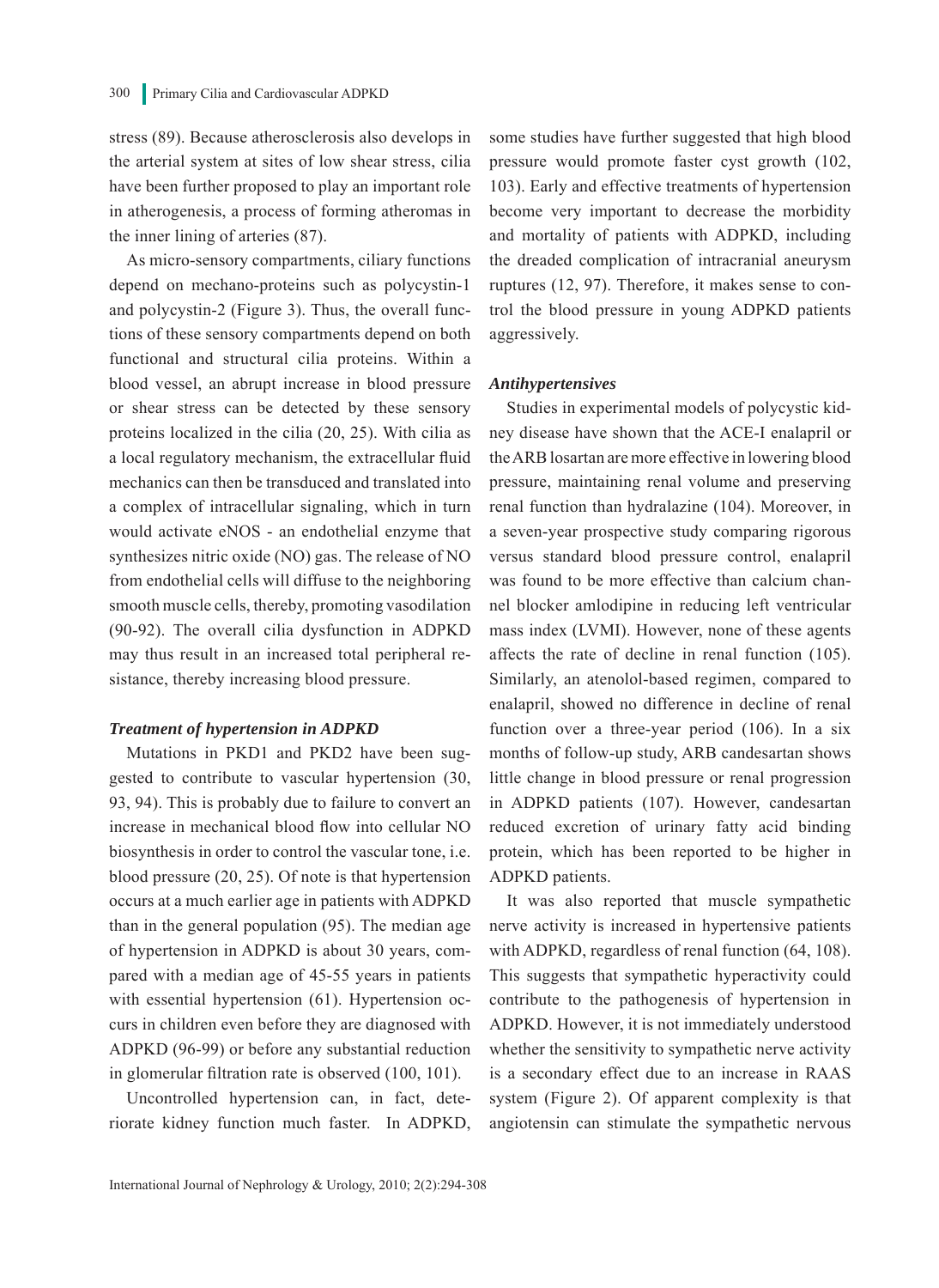system and that sympathetic nerve activity can also stimulate RAAS (109, 110). At least in murine models of PKD, bilateral renal denervation could reduce cystic kidney size, cyst volume and most importantly, systolic blood pressure (111). It is therefore very likely that sympathetic nerve activity would activate RAAS system, which would increase blood pressure.

Regardless, in a 3-year prospective randomized double-blind study that compared ACE-I ramipril and the beta-blocker metoprolol as first line therapy in hypertensive ADPKD patients, no differences in renal function or LVMI were detected (112). However, LVMI increased in patients with standard blood pressure control while it remained stable or improved in patients with rigorous blood pressure control, suggesting that aggressive blood pressure control is necessary in ADPKD patients (113).

Aside from ACE-I, calcium channel blockers have also been reported to reduce blood pressure effectively and preserve renal function in ADPKD patients (114). A different study, however, showed that the renoprotective effect of ARB was considerably more favorable than calcium channel blocker in the treatment of ADPKD (115). The use of diuretics in hypertensive ADPKD patients also results in a similar decrease in blood pressure, although they may promote a faster loss of renal function compared to ACE-I therapy (57). In addition, vasopressin V2 receptor antagonists have been proposed to have anti-hypertensive effect (116), probably by reducing renal sodium reabsorption.

Although a definitive study to demonstrate efficacy of ACE-I on renal progression in ADPKD is not available, there is a wealth of evidence that suggest ACE-I are beneficial in slowing renal progression in non-diabetic kidney disease. Clinical practice guidelines from the National Kidney Foundation and the Joint National Committee on Prevention Detection Evaluation and Treatment of High Blood Pressure call for ACE-I as the first line of agent for treatment of hypertension in patients with chronic kidney disease (117-119). Although ACE-I and ARB are considered first line agents to treat hypertension in ADPKD, caution needs to be used in pregnant women due to known birth defects and in advanced renal failure due to risk of life-threatening hyperkalemia. Overall, early and effective treatment of hypertension is very important to decrease the morbidity and mortality of patients with ADPKD.

#### *Transplantation*

Activation of the RAAS has been found in normotensive and hypertensive ADPKD subjects. As cysts enlarge, they compress the renal vasculature and attenuate the renal vessels, causing intrarenal ischemia and activation of the RAAS (120-122). Since cardiovascular abnormalities are thought to initiate from the cystic kidneys in ADPKD, there has been a great interest in studying the outcomes after renal transplantation in these individuals. Earlier outcome studies in renal transplant recipients with ADPKD on azathiprine or cyclosporine immunosuppression have shown an increase in cardiovascular morbidity compared to non-ADPKD transplant recipients (123). However, cardiovascular events, graft and patient survival up to 10 years of follow-up were not found to be significantly different between transplant recipients with ADPKD and non-diabetic transplant recipients (124). The severity, rather than occurrence, of urinary tract infections are more significant in post-transplant recipients with ADPKD compared to their non-diabetic cohorts (124).

In a different report of eleven transplant cases in hypertensive ADPKD, six patients showed improved blood pressure after transplantation (125). Improved blood pressure was defined as the ability to reduce antihypertensive drug treatment after renal transplantation. These results suggest that while renal transplantation seems to have some beneficial outcomes, it is not sufficient to eradicate the hypertension in ADPKD patients. In an observational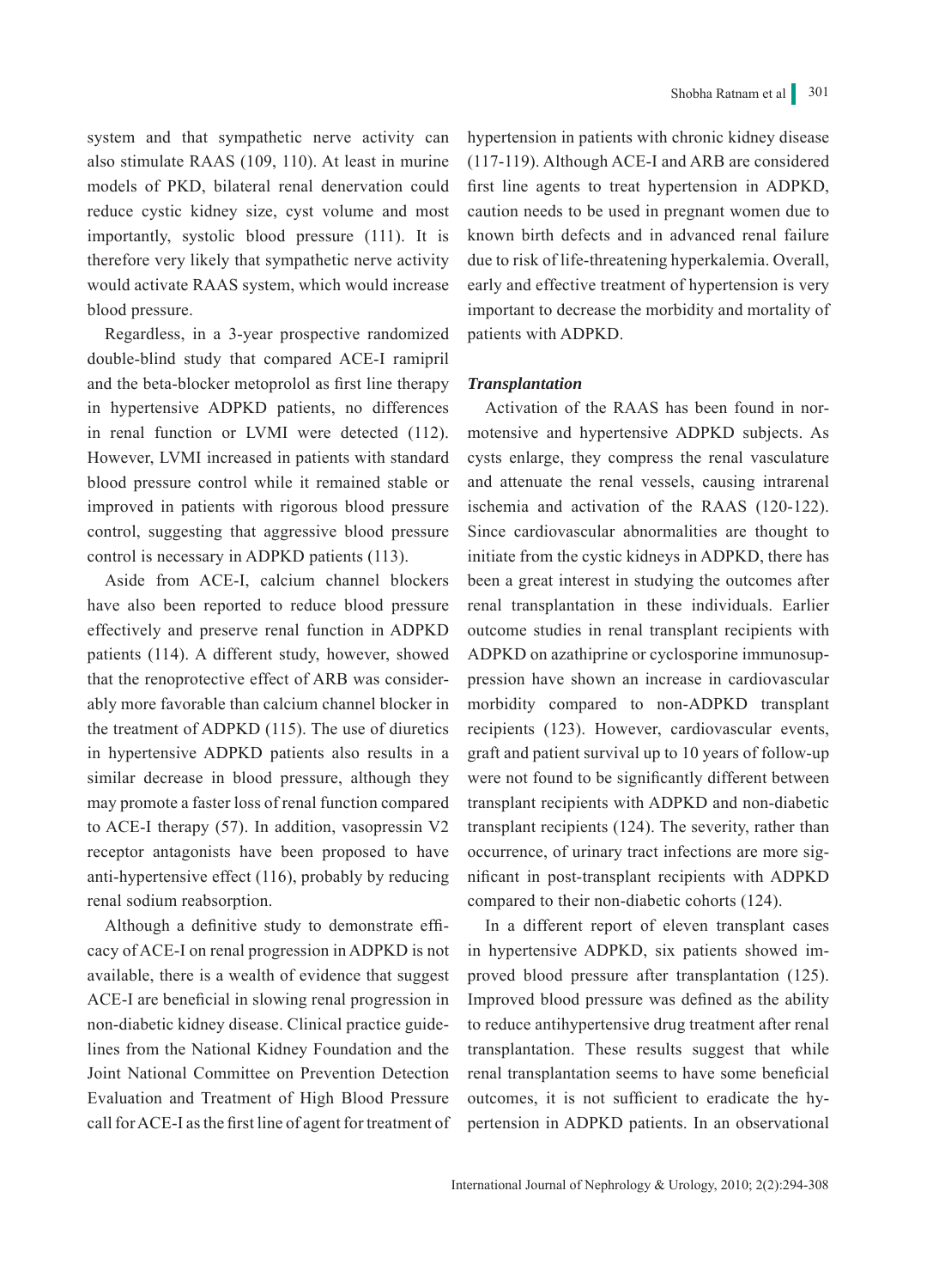study on 312 children with ADPKD, it is further reported that high blood pressure promotes a faster renal volume growth (126). ADPKD children with high blood pressure have faster renal growth than those with lower blood pressure. This suggests that hypertension is a risk factor independent from kidney function in ADPKD. Hence, therapeutic interventions in controlling blood pressure remain necessary and beneficial for ADPKD patients, regardless of kidney function or transplant.

#### *Novel therapy*

Although ciliary therapy does not exist today, it is appealing and tempting to speculate the possibility of treatment for localized blood vessel injuries such as aneurysm, atherosclerosis, dissection, edema, hemorrhage, and vascular ectasia, among others in ADPKD. In particular, endothelium-dependent relaxation is impaired, and endothelial nitric oxide synthase activity is decreased in patients with ADPKD (63, 69, 127). The endothelial dysfunction due to impaired release of NO in ADPKD patients becomes a crucial pathogenesis of hypertension. The imbalance in endothelium-derived vasoactive mediators might therefore need to be considered seriously in ADPKD patients (70, 128).

Of particular interest is a high level of polycystin expression in the vascular system, which is required for the structural integrity of blood vessels (72, 129-131). The expression of polycystins in human endothelial cilia further provides a critical link between cilia and the vasculature (20, 25, 89). Although there are only limited reports on ciliary polycystins in vascular endothelial cells, abnormal expressions of polycystins are known to prevent normal cilia function that converts changes in fluid flow into biosynthesis of NO in interlobar arteries obtained from ADPKD patients (20).

Interestingly, changes in extracellular fluid flow can either activate or inactivate cilia function through polycystin-1 and polycystin-2 complex (25). A sudden increase in blood flow, as seen in daily fluctuation of blood pressure, would activate cilia through polycystin complex. This, in turn, would allow calcium influx and initiate a series of biochemical cascades that lead to NO production (Figure 3). NO is a very potent physiological vasodilator that would decrease the baseline tension (contraction) of the vessel, and thus decrease vascular pressure. Subsequently, the dilation of the vessel during a sudden increase in blood pressure is a necessary local regulation to avoid focal injury of the blood vessel.

On the other hand, prolonged exposure to higher blood flow as seen in chronic hypertension would inactivate cilia by down-regulating functional polycystin-1 (25). Functional polycystin-1 as a mechanosensory molecule can be inactivated by proteolytic cleavage after exposure to high fluid-shear stress. This may further suggest that in patients with high blood pressure, cilia would very unlikely sense minute changes in blood pressure, which might result in failure to provide a mechanism to autoregulate the local circulatory system. In addition, the presence of cilia in vascular smooth muscle cells has also been reported, and sensory polycystin-1 and polycystin-2 complex is localized in the cilia (132). Although their roles are not clear at present, the vascular cilia are positioned in such a way that they maintain a specific alignment with respect to the lumen of the artery. Further studies of the role of this alignment may be necessary to shed light on their possible functions with regard to vascular hypertension.

#### *Current clinical trial in hypertensive ADPKD*

There is a wealth of evidence to indicate that aggressive blood pressure control in ADPKD patients is a clinical necessity, regardless of kidney function. Drugs that inhibit the RAAS might be beneficial in this context. However, more robust clinical studies are essential to improve clinical outcomes with greater certainty. In particular, we need a more comprehensive clinical study to provide a greater number of subjects, longer follow-up time with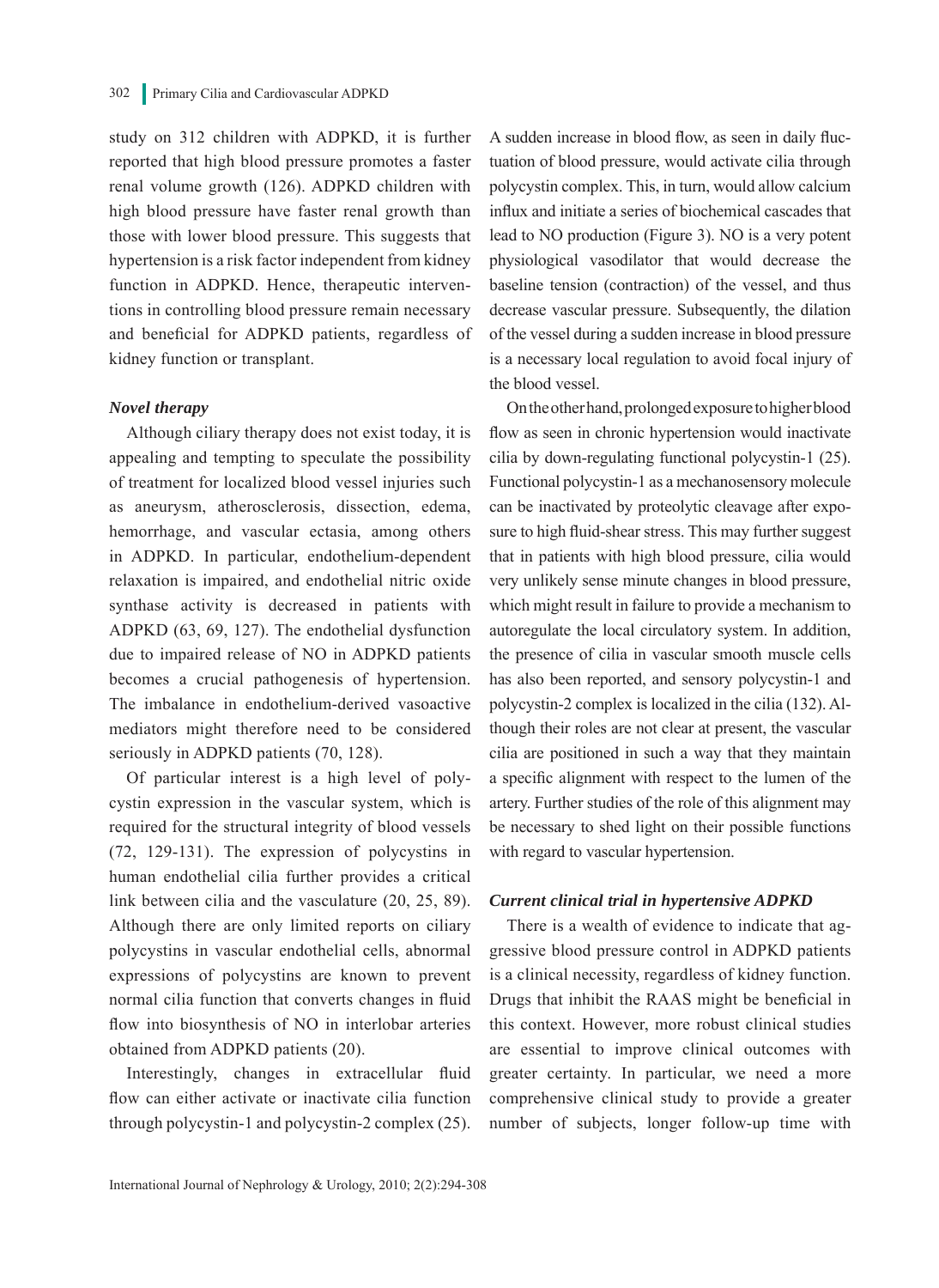clear primary endpoints, and assessment of PKD1 or PKD2 mutation either through sequence analysis or radiological imaging studies (133). An example of such a comprehensive study that is currently underway is HALT Progression of Polycystic Kidney Disease (HALT PKD), which is a clinical trial evaluating the effectiveness of inhibiting RAAS in blood pressure control. The study will also determine whether a combined therapy of an ACE-I and an ARB would be superior than monotherapy ACE-I alone to delay the progression of renal disease and whether a more "rigorous" blood pressure (<110/75) would be more effective than standard blood pressure target (<130/80) in preserving renal function (5). There is certainly much work remaining, and we are on the verge of conjuring and applying our concept and understanding of ADPKD for a better clinical practice and patient outcomes.

## **Acknowledgements**

The work from our laboratory that is cited in this review has been provided by grants from the NIH, AHA, and The University of Toledo research programs. The human tissue collection has been supported by The University of Toledo Medical Center (http://utmc.utoledo.edu), PKD Foundation (http:// www.pkdcure.org) and assistance from Maki Takahashi and Christine M. Horvat. We thank Charisse Montgomery for her editorial review of the manuscript. Due to the space limitation, we apologize to those whose work is not described in this review manuscript.

## **Conflict of Interest**

None declared.

### **References**

1. US Renal Data System: USRDS 2006 Annual Data Report. The National Institutes of Health, National Institute of Diabetes and Digestive and Kidney Disease, Bethesda,

MD. 2006.

- 2. Contemporary Dialysis & Nephrology Magazine. Ashlee Publishing Co., Inc., 18 East 41st Street, New York, NY. October 1998 ed.
- 3. US Renal Data System: USRDS 2008 Annual Data Report. The National Institutes of Health, National Institute of Diabetes and Digestive and Kidney Disease, Bethesda, MD. 2008.
- 4. Braun WE. Autosomal dominant polycystic kidney disease: emerging concepts of pathogenesis and new treatments. Cleve Clin J Med. 2009;76:97-104.
- 5. Chapman AB. Approaches to testing new treatments in autosomal dominant polycystic kidney disease: insights from the CRISP and HALT-PKD studies. Clin J Am Soc Nephrol. 2008;3:1197-1204.
- 6. Chapman AB, Guay-Woodford LM, Grantham JJ, et al. Renal structure in early autosomal-dominant polycystic kidney disease (ADPKD): The Consortium for Radiologic Imaging Studies of Polycystic Kidney Disease (CRISP) cohort. Kidney Int. 2003;64:1035-45.
- 7. Biagini A, Maffei S, Baroni M, et al. Familiar clustering of aortic dissection in polycystic kidney disease. Am J Cardiol. 1993;72:741-2.
- 8. Capisonda R, Phan V, Traubuci J, Daneman A, Balfe JW, Guay-Woodford LM. Autosomal recessive polycystic kidney disease: outcomes from a single-center experience. Pediatr Nephrol. 2003;18:119-26.
- 9. Gabow PA. Autosomal dominant polycystic kidney disease. N Engl J Med. 1993;329:332-42.
- 10. Roy S, Dillon MJ, Trompeter RS, Barratt TM. Autosomal recessive polycystic kidney disease: long-term outcome of neonatal survivors. Pediatr Nephrol. 1997;11:302-6.
- 11. Torres VE, Harris PC. Mechanisms of Disease: autosomal dominant and recessive polycystic kidney diseases. Nat Clin Pract Nephrol. 2006;2:40-55; quiz 55.
- 12. Fick GM, Johnson AM, Hammond WS, Gabow PA. Causes of death in autosomal dominant polycystic kidney disease. J Am Soc Nephrol. 1995;5:2048-56.
- 13. Guay-Woodford LM. Renal cystic diseases: diverse phenotypes converge on the cilium/centrosome complex. Pediatr Nephrol. 2006;21:1369-76.
- 14. Lilova MI, Petkov DL. Intracranial aneurysms in a child with autosomal recessive polycystic kidney disease. Pediatr Nephrol. 2001;16:1030-2.
- 15. Ecder T, Schrier RW. Cardiovascular abnormalities in autosomal-dominant polycystic kidney disease. Nat Rev Nephrol. 2009;5:221-8.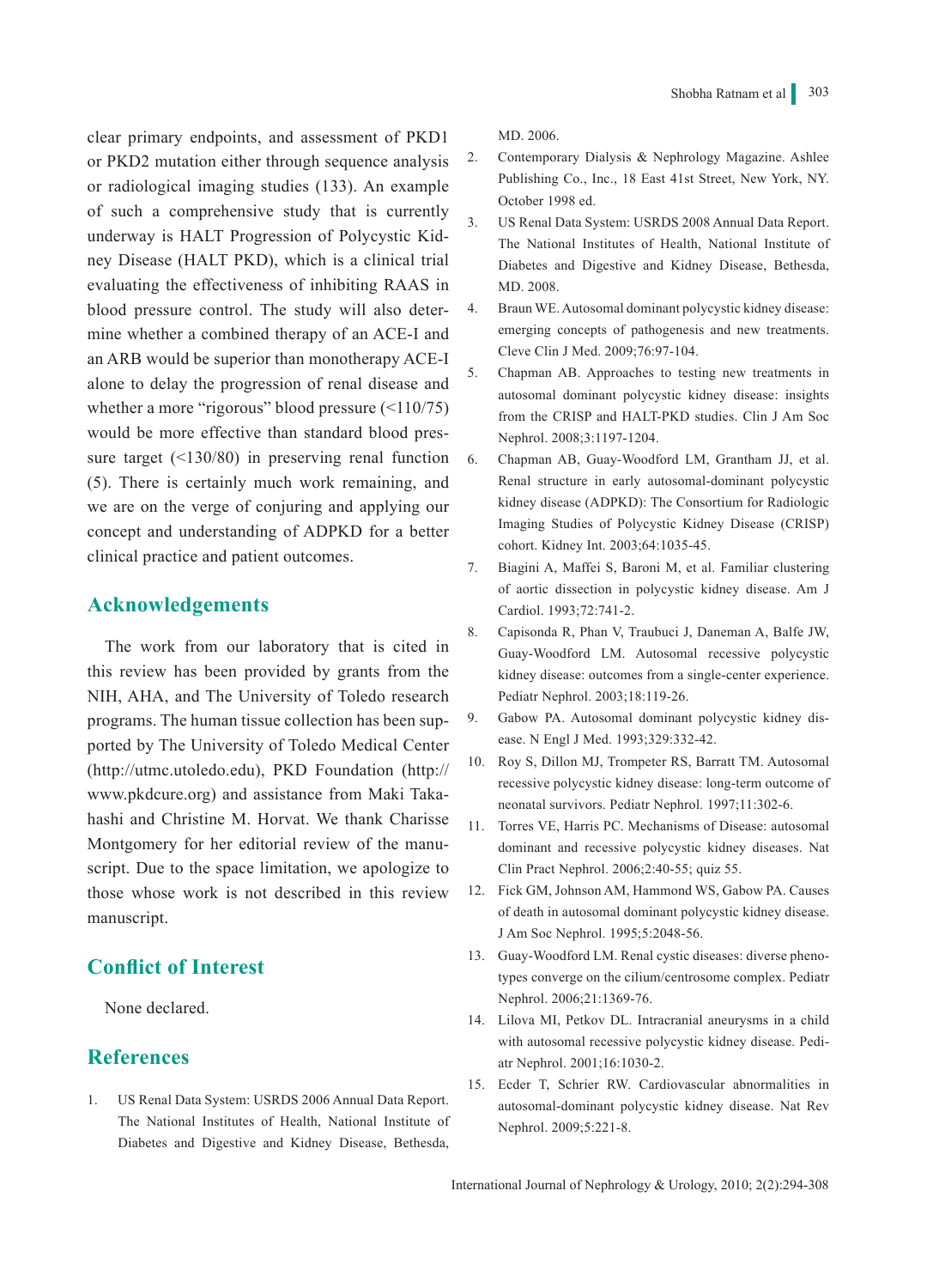- 304 Primary Cilia and Cardiovascular ADPKD
- 16. Perrone RD. Extrarenal manifestations of ADPKD. Kidney Int. 1997;51:2022-36.
- 17. Chapman AB, Rubinstein D, Hughes R, et al. Intracranial aneurysms in autosomal dominant polycystic kidney disease. N Engl J Med. 1992;327:916-20.
- 18. Belz MM, Hughes RL, Kaehny WD, et al. Familial clustering of ruptured intracranial aneurysms in autosomal dominant polycystic kidney disease. Am J Kidney Dis. 2001;38:770-6.
- 19. Chauveau D, Pirson Y, Verellen-Dumoulin C, Macnicol A, Gonzalo A, Grunfeld JP. Intracranial aneurysms in autosomal dominant polycystic kidney disease. Kidney Int. 1994;45:1140-6.
- 20. AbouAlaiwi WA, Takahashi M, Mell BR, et al. Ciliary polycystin-2 is a mechanosensitive calcium channel involved in nitric oxide signaling cascades. Circ Res. 2009;104:860-9.
- 21. Hou B, Kolpakova-Hart E, Fukai N, Wu K, Olsen BR. The polycystic kidney disease 1 (Pkd1) gene is required for the responses of osteochondroprogenitor cells to midpalatal suture expansion in mice. Bone. 2009;44:1121-33.
- 22. Masyuk AI, Masyuk TV, Splinter PL, Huang BQ, Stroope AJ, LaRusso NF. Cholangiocyte cilia detect changes in luminal fluid flow and transmit them into intracellular Ca2+ and cAMP signaling. Gastroenterology. 2006;131:911-20.
- 23. McGrath J, Somlo S, Makova S, Tian X, Brueckner M. Two populations of node monocilia initiate left-right asymmetry in the mouse. Cell. 2003;114:61-73.
- 24. Nauli SM, Alenghat FJ, Luo Y, et al. Polycystins 1 and 2 mediate mechanosensation in the primary cilium of kidney cells. Nat Genet. 2003;33:129-37.
- 25. Nauli SM, Kawanabe Y, Kaminski JJ, Pearce WJ, Ingber DE, Zhou J. Endothelial cilia are fluid shear sensors that regulate calcium signaling and nitric oxide production through polycystin-1. Circulation. 2008;117:1161-71.
- 26. Nauli SM, Rossetti S, Kolb RJ, et al. Loss of polycystin-1 in human cyst-lining epithelia leads to ciliary dysfunction. J Am Soc Nephrol. 2006;17:1015-25.
- 27. Xiao Z, Zhang S, Mahlios J, Zhou G, et al. Cilia-like structures and polycystin-1 in osteoblasts/osteocytes and associated abnormalities in skeletogenesis and Runx2 expression. J Biol Chem. 2006;281:30884-95.
- 28. 28. Xu C, Rossetti S, Jiang L, et al. Human ADPKD primary cyst epithelial cells with a novel, single codon deletion in the PKD1 gene exhibit defective ciliary polycystin localization and loss of flow-induced Ca2+ signaling. Am J Physiol Renal Physiol. 2007;292:F930-45.
- 29. Xu C, Shmukler BE, Nishimura K, et al. Attenuated, flow-induced ATP release contributes to absence of flow-sensitive, purinergic Cai2+ signaling in human ADPKD cyst epithelial cells. Am J Physiol Renal Physiol. 2009;296:F1464-76.
- 30. Hateboer N, v Dijk MA, Bogdanova N, et al. Comparison of phenotypes of polycystic kidney disease types 1 and 2. European PKD1-PKD2 Study Group. Lancet. 1999;353:103-7.
- 31. Torres VE, Harris PC. Autosomal dominant polycystic kidney disease: the last 3 years. Kidney Int. 2009;76:149-68.
- 32. Hildebrandt F, Otto E. Cilia and centrosomes: a unifying pathogenic concept for cystic kidney disease? Nat Rev Genet. 2005;6:928-40.
- 33. Kolb RJ, Nauli SM. Ciliary dysfunction in polycystic kidney disease: an emerging model with polarizing potential. Front Biosci. 2008;13:4451-66.
- 34. Nauli SM, Zhou J. Polycystins and mechanosensation in renal and nodal cilia. Bioessays. 2004;26:844-56.
- 35. Pazour GJ. Intraflagellar transport and cilia-dependent renal disease: the ciliary hypothesis of polycystic kidney disease. J Am Soc Nephrol. 2004;15:2528-36.
- 36. Zhou J. Polycystins and primary cilia: primers for cell cycle progression. Annu Rev Physiol. 2009;71:83-113.
- 37. Lee YR, Lee KB. Reliability of magnetic resonance imaging for measuring the volumetric indices in autosomaldominant polycystic kidney disease: correlation with hypertension and renal function. Nephron Clin Pract. 2006;103:c173-80.
- 38. Grantham JJ, Cook LT, Torres VE, et al. Determinants of renal volume in autosomal-dominant polycystic kidney disease. Kidney Int. 2008;73:108-16.
- 39. Grantham JJ, Torres VE, Chapman AB, et al. Volume progression in polycystic kidney disease. N Engl J Med. 2006;354:2122-30.
- 40. Kaspareit-Rittinghausen J, Deerberg F, Rapp KG, Wcislo A. Renal hypertension in rats with hereditary polycystic kidney disease. Z Versuchstierkd. 1990;33:201-4.
- 41. Lavoie JL, Lake-Bruse KD, Sigmund CD. Increased blood pressure in transgenic mice expressing both human renin and angiotensinogen in the renal proximal tubule. Am J Physiol Renal Physiol. 2004;286:F965-71.
- 42. Ramunni A, Saracino A, Esposito T, Saliani MT, Coratelli P. Renal vascular resistance and renin-angiotensin system in the pathogenesis of early hypertension in autosomal dominant polycystic kidney disease. Hypertens Res. 2004;27:221-5.

International Journal of Nephrology & Urology, 2010; 2(2):294-308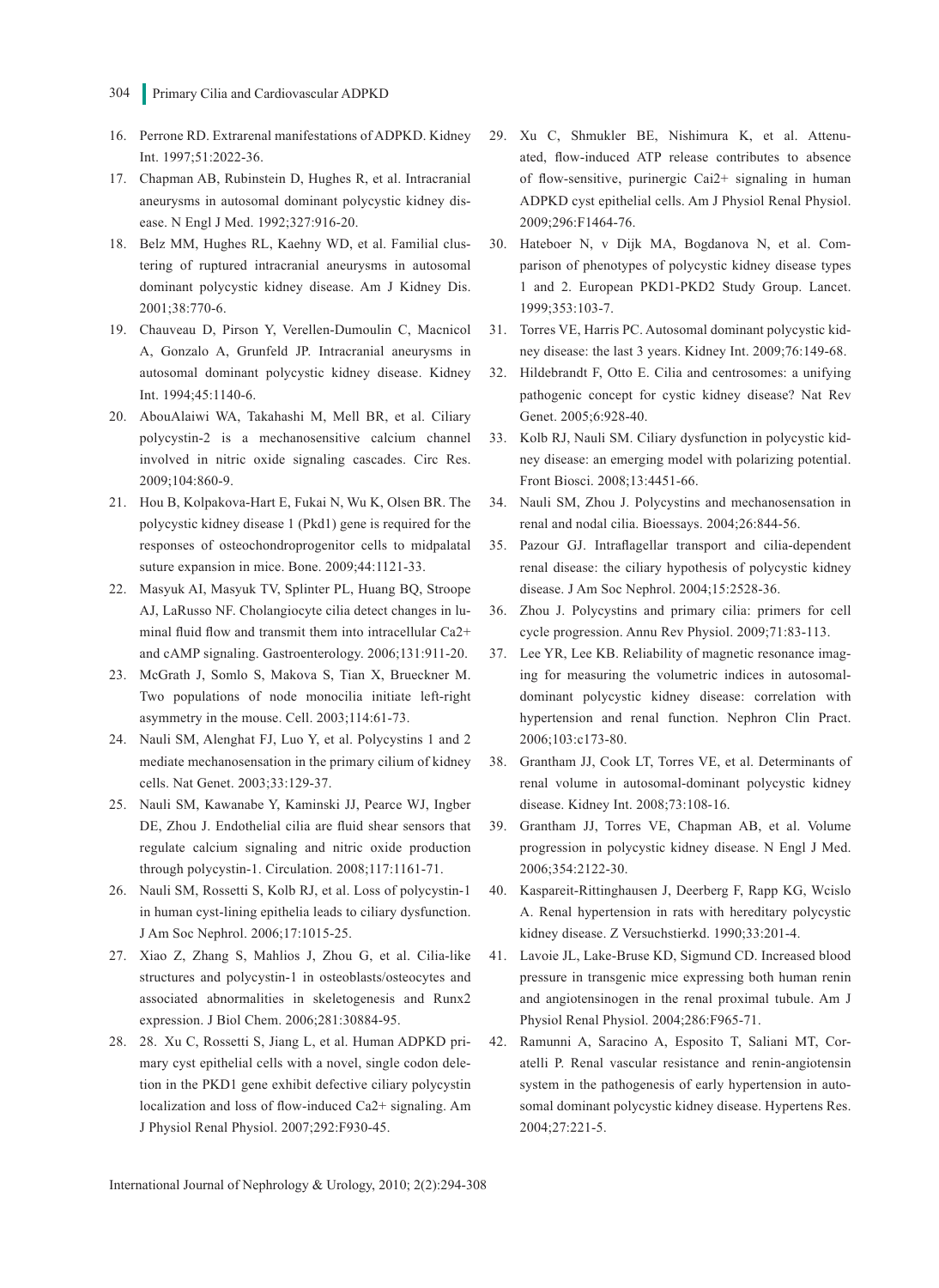- 43. Azurmendi PJ, Fraga AR, Galan FM,et al. Early renal and vascular changes in ADPKD patients with low-grade albumin excretion and normal renal function. Nephrol Dial Transplant. 2009;24:2458-63.
- 44. Itty CT, Farshid A, Talaulikar G. Spontaneous coronary artery dissection in a woman with polycystic kidney disease. Am J Kidney Dis. 2009;53:518-21.
- 45. Rong S, Jin X, Ye C, Chen J, Mei C. Carotid vascular remodelling in patients with autosomal dominant polycystic kidney disease. Nephrology (Carlton). 2009;14:113-7.
- 46. Sawicki M, Walecka A, Rozanski J, Safranow K, Ciechanowski K. Doppler sonography measurements of renal vascular resistance in autosomal-dominant polycystic kidney disease. Med Sci Monit. 2009;15:MT101-4.
- 47. Turkmen K, Oflaz H, Uslu B, et al. Coronary flow velocity reserve and carotid intima media thickness in patients with autosomal dominant polycystic kidney disease: from impaired tubules to impaired carotid and coronary arteries. Clin J Am Soc Nephrol. 2008;3:986-91.
- 48. Arnaout MA. Molecular genetics and pathogenesis of autosomal dominant polycystic kidney disease. Annu Rev Med. 2001;52:93-123.
- 49. Boulter C, Mulroy S, Webb S, Fleming S, Brindle K, Sandford R. Cardiovascular, skeletal, and renal defects in mice with a targeted disruption of the Pkd1 gene. Proc Natl Acad Sci U S A. 2001;98:12174-9.
- 50. Kim K, Drummond I, Ibraghimov-Beskrovnaya O, Klinger K, Arnaout MA. Polycystin 1 is required for the structural integrity of blood vessels. Proc Natl Acad Sci U S A. 2000;97:1731-6.
- 51. Muto S, Aiba A, Saito Y, et al. Pioglitazone improves the phenotype and molecular defects of a targeted Pkd1 mutant. Hum Mol Genet. 2002;11:1731-42.
- 52. Wu G, Markowitz GS, Li L, et al. Cardiac defects and renal failure in mice with targeted mutations in Pkd2. Nat Genet. 2000;24:75-8.
- 53. Chapman AB, Gabow PA. Hypertension in autosomal dominant polycystic kidney disease. Kidney Int Suppl. 1997;61:S71-3.
- 54. McPherson EA, Luo Z, Brown RA, et al. Chymase-like angiotensin II-generating activity in end-stage human autosomal dominant polycystic kidney disease. J Am Soc Nephrol. 2004;15:493-500.
- 55. Lewis EJ, Hunsicker LG, Bain RP, Rohde RD. The effect of angiotensin-converting-enzyme inhibition on diabetic nephropathy. The Collaborative Study Group. N Engl J Med. 1993;329:1456-62.
- 56. Brenner BM, Cooper ME, de Zeeuw D, et al. Effects of losartan on renal and cardiovascular outcomes in patients with type 2 diabetes and nephropathy. N Engl J Med. 2001;345:861-9.
- 57. Ecder T, Edelstein CL, Fick-Brosnahan GM, et al. Diuretics versus angiotensin-converting enzyme inhibitors in autosomal dominant polycystic kidney disease. Am J Nephrol. 2001;21:98-103.
- 58. Jafar TH, Stark PC, Schmid CH, et al. The effect of angiotensin-converting-enzyme inhibitors on progression of advanced polycystic kidney disease. Kidney Int. 2005;67:265-71.
- 59. Lawson CR, Doulton TW, MacGregor GA. Autosomal dominant polycystic kidney disease: role of the reninangiotensin system in raised blood pressure in progression of renal and cardiovascular disease. J Renin Angiotensin Aldosterone Syst. 2006;7:139-45.
- 60. Cadnapaphornchai MA, McFann K, Strain JD, Masoumi A, Schrier RW. Increased left ventricular mass in children with autosomal dominant polycystic kidney disease and borderline hypertension. Kidney Int. 2008;74:1192-6.
- 61. Schrier RW, Johnson AM, McFann K, Chapman AB. The role of parental hypertension in the frequency and age of diagnosis of hypertension in offspring with autosomal-dominant polycystic kidney disease. Kidney Int. 2003;64:1792-9.
- 62. Giner V, Poch E, Bragulat E, Oriola J, Gonzalez D, Coca A, De La Sierra A. Renin-angiotensin system genetic polymorphisms and salt sensitivity in essential hypertension. Hypertension. 2000;35:512-7.
- 63. Wang D, Strandgaard S. The pathogenesis of hypertension in autosomal dominant polycystic kidney disease. J Hypertens. 1997;15:925-33.
- 64. Klein IH, Ligtenberg G, Oey PL, Koomans HA, Blankestijn PJ. Sympathetic activity is increased in polycystic kidney disease and is associated with hypertension. J Am Soc Nephrol. 2001;12:2427-33.
- 65. Cowley BD, Jr., Ricardo SD, Nagao S, Diamond JR. Increased renal expression of monocyte chemoattractant protein-1 and osteopontin in ADPKD in rats. Kidney Int. 2001;60:2087-96.
- 66. Zheng D, Wolfe M, Cowley BD, Jr., Wallace DP, Yamaguchi T, Grantham JJ. Urinary excretion of monocyte chemoattractant protein-1 in autosomal dominant polycystic kidney disease. J Am Soc Nephrol. 2003;14:2588-95.
- 67. Kocaman O, Oflaz H, Yekeler E, et al. Endothelial dysfunction and increased carotid intima-media thickness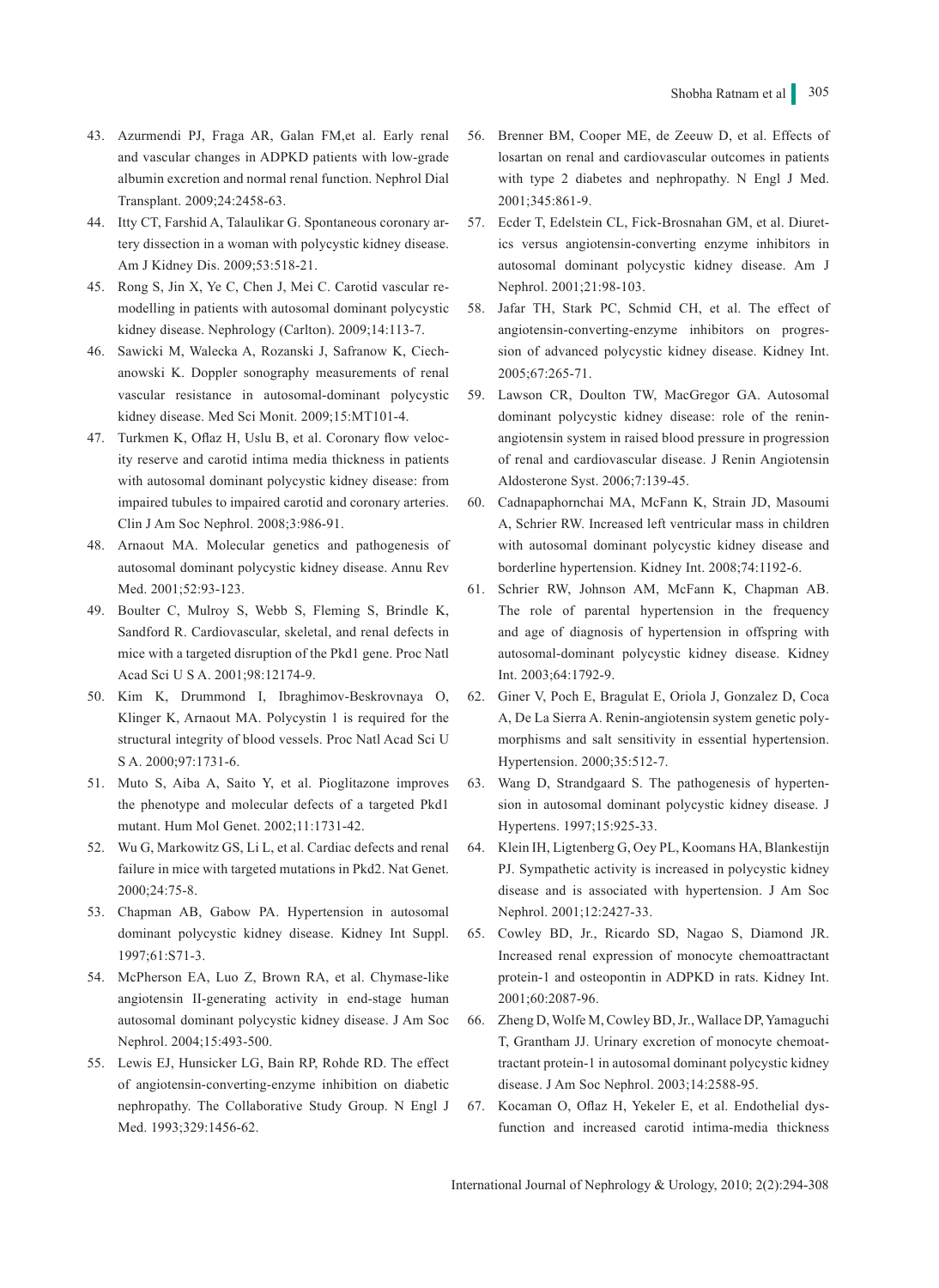in patients with autosomal dominant polycystic kidney disease. Am J Kidney Dis. 2004;43:854-60.

- 68. Persu A, Stoenoiu MS, Messiaen T, et al. Modifier effect of ENOS in autosomal dominant polycystic kidney disease. Hum Mol Genet. 2002;11:229-41.
- 69. Wang D, Iversen J, Strandgaard S. Endothelium-dependent relaxation of small resistance vessels is impaired in patients with autosomal dominant polycystic kidney disease. J Am Soc Nephrol. 2000;11:1371-6.
- 70. Al-Nimri MA, Komers R, Oyama TT, Subramanya AR, Lindsley JN, Anderson S. Endothelial-derived vasoactive mediators in polycystic kidney disease. Kidney Int. 2003;63:1776-84.
- 71. Griffin MD, Torres VE, Grande JP, Kumar R. Vascular expression of polycystin. J Am Soc Nephrol. 1997;8:616-26.
- 72. Torres VE, Cai Y, Chen X, et al. Vascular expression of polycystin-2. J Am Soc Nephrol. 2001;12:1-9.
- 73. Qian Q, Li M, Cai Y, et al. Analysis of the polycystins in aortic vascular smooth muscle cells. J Am Soc Nephrol. 2003;14:2280-7.
- 74. Arribas SM, Hillier C, Gonzalez C, McGrory S, Dominiczak AF, McGrath JC. Cellular aspects of vascular remodeling in hypertension revealed by confocal microscopy. Hypertension. 1997;30:1455-64.
- 75. Heerkens EH, Izzard AS, Heagerty AM. Integrins, vascular remodeling, and hypertension. Hypertension. 2007;49:1-4.
- 76. Madeddu P, Emanueli C, El-Dahr S. Mechanisms of disease: the tissue kallikrein-kinin system in hypertension and vascular remodeling. Nat Clin Pract Nep. 2007;3:208-21.
- 77. Johns C, Gavras I, Handy DE, Salomao A, Gavras H. Models of experimental hypertension in mice. Hypertension. 1996;28:1064-9.
- 78. Fliser D, Pacini G, Engelleiter R, et al. Insulin resistance and hyperinsulinemia are already present in patients with incipient renal disease. Kidney Int. 1998;53:1343-7.
- 79. Lumiaho A, Pihlajamaki J, Hartikainen J, et al. Insulin resistance is related to left ventricular hypertrophy in patients with polycystic kidney disease type 1. Am J Kidney Dis. 2003;41:1219-24.
- 80. Ishii M, Ikeda T, Takagi M, et al. Elevated plasma catecholamines in hypertensives with primary glomerular diseases. Hypertension. 1983;5:545-51.
- 81. Sarafidis PA, Bakris GL. Review: Insulin and endothelin: an interplay contributing to hypertension development? J Clin Endocrinol Metab. 2007;92:379-85.
- 82. Clausen P, Feldt-Rasmussen B, Iversen J, Lange M,

Eidemak I, Strandgaard S. Flow-associated dilatory capacity of the brachial artery is intact in early autosomal dominant polycystic kidney disease. Am J Nephrol. 2006;26:335-9.

- 83. Wang D, Strandgaard S, Borresen ML, et al. Asymmetric dimethylarginine and lipid peroxidation products in early autosomal dominant polycystic kidney disease. Am J Kidney Dis. 2008;51:184-91.
- 84. Hierck BP, Van der Heiden K, Alkemade FE, et al. Primary cilia sensitize endothelial cells for fluid shear stress. Dev Dyn. 2008;237:725-35.
- 85. Poelmann RE, Van der Heiden K, Gittenberger-de Groot A, Hierck BP. Deciphering the endothelial shear stress sensor. Circulation. 2008;117:1124-6.
- 86. Van der Heiden K, Groenendijk BC, Hierck BP, et al. Monocilia on chicken embryonic endocardium in low shear stress areas. Dev Dyn. 2006;235:19-28.
- 87. Van der Heiden K, Hierck BP, Krams R, et al. Endothelial primary cilia in areas of disturbed flow are at the base of atherosclerosis. Atherosclerosis. 2008;196:542-50.
- 88. Greisen G. Autoregulation of cerebral blood flow in newborn babies. Early Hum Dev. 2005;81:423-8.
- 89. Iomini C, Tejada K, Mo W, Vaananen H, Piperno G. Primary cilia of human endothelial cells disassemble under laminar shear stress. J Cell Biol. 2004;164:811-7.
- 90. Feletou M, Vanhoutte PM. Endothelium-dependent hyperpolarizations: past beliefs and present facts. Ann Med. 2007;39:495-516.
- 91. Ignarro LJ, Cirino G, Casini A, Napoli C. Nitric oxide as a signaling molecule in the vascular system: an overview. J Cardiovasc Pharmacol. 1999;34:879-86.
- 92. Nakane M. Soluble guanylyl cyclase: physiological role as an NO receptor and the potential molecular target for therapeutic application. Clin Chem Lab Med. 2003;41:865-70.
- 93. Hateboer N, Veldhuisen B, Peters D, et al. Location of mutations within the PKD2 gene influences clinical outcome. Kidney Int. 2000;57:1444-51.
- 94. Rossetti S, Harris PC. Genotype-phenotype correlations in autosomal dominant and autosomal recessive polycystic kidney disease. J Am Soc Nephrol. 2007;18:1374-80.
- 95. Kelleher CL, McFann KK, Johnson AM, Schrier RW. Characteristics of hypertension in young adults with autosomal dominant polycystic kidney disease compared with the general U.S. population. Am J Hypertens. 2004;17:1029- 34.
- 96. Sedman A, Bell P, Manco-Johnson M, et al. Autosomal dominant polycystic kidney disease in childhood: a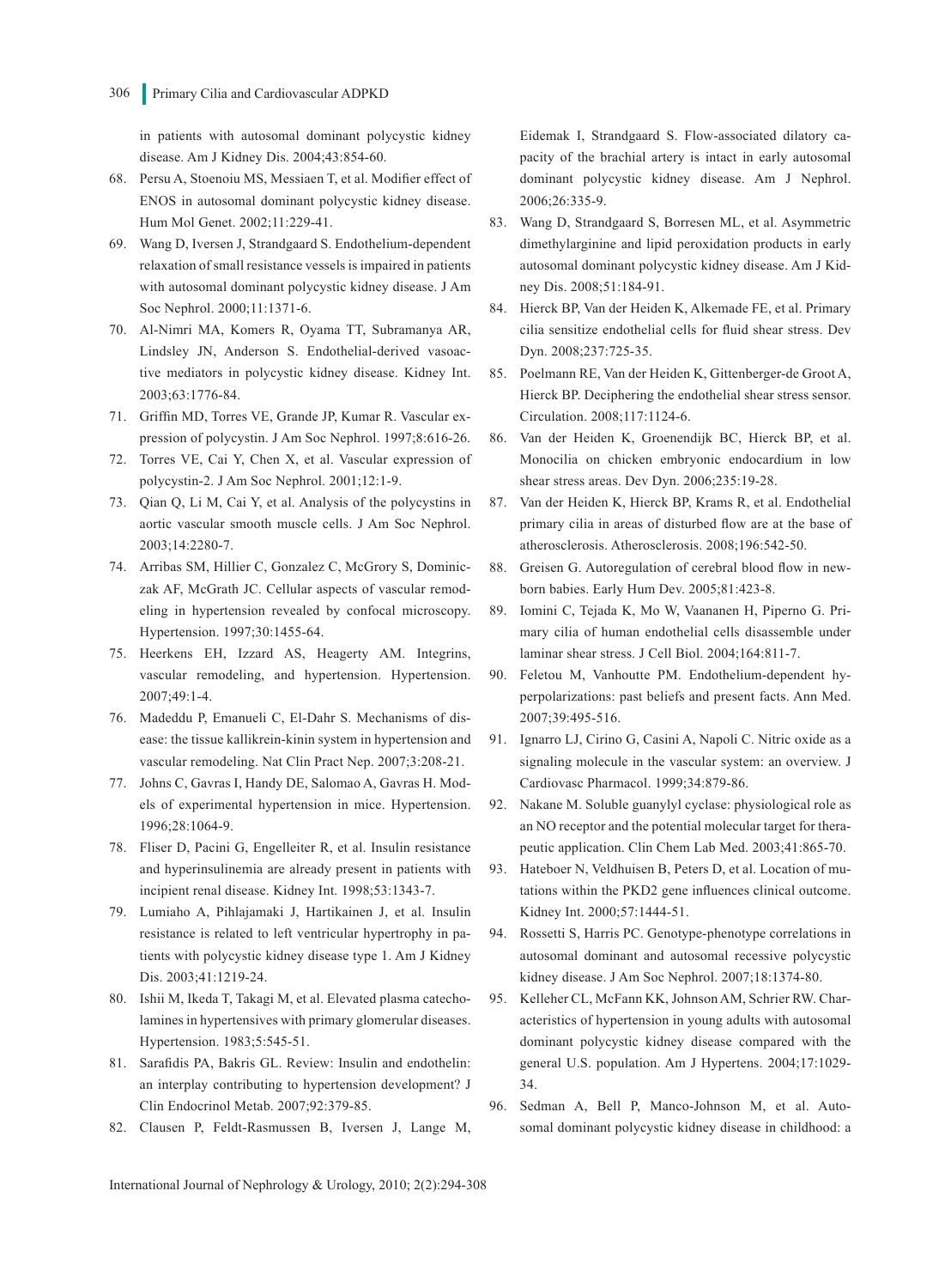longitudinal study. Kidney Int. 1987;31:1000-5.

- 97. Fick GM, Duley IT, Johnson AM, Strain JD, Manco-Johnson ML, Gabow PA. The spectrum of autosomal dominant polycystic kidney disease in children. J Am Soc Nephrol. 1994;4:1654-60.
- 98. Ivy DD, Shaffer EM, Johnson AM, Kimberling WJ, Dobin A, Gabow PA. Cardiovascular abnormalities in children with autosomal dominant polycystic kidney disease. J Am Soc Nephrol. 1995;5:2032-6.
- 99. Shamshirsaz AA, Reza Bekheirnia M, Kamgar M, et al. Autosomal-dominant polycystic kidney disease in infancy and childhood: progression and outcome. Kidney Int. 2005;68:2218-24.
- 100. Chapman AB, Schrier RW. Pathogenesis of hypertension in autosomal dominant polycystic kidney disease. Semin Nephrol. 1991;11:653-60.
- 101. Ecder T, Schrier RW. Hypertension in autosomal-dominant polycystic kidney disease: early occurrence and unique aspects. J Am Soc Nephrol. 2001;12:194-200.
- 102. Gabow PA, Chapman AB, Johnson AM, et al. Renal structure and hypertension in autosomal dominant polycystic kidney disease. Kidney Int. 1990;38:1177-80.
- 103. Gonzalo A, Gallego A, Rivera M, Orte L, Ortuno J. Influence of hypertension on early renal insufficiency in autosomal dominant polycystic kidney disease. Nephron. 1996;72:225-30.
- 104. Keith DS, Torres VE, Johnson CM, Holley KE. Effect of sodium chloride, enalapril, and losartan on the development of polycystic kidney disease in Han:SPRD rats. Am J Kidney Dis. 1994;24:491-8.
- 105. Schrier R, McFann K, Johnson A, et al. Cardiac and renal effects of standard versus rigorous blood pressure control in autosomal-dominant polycystic kidney disease: results of a seven-year prospective randomized study. J Am Soc Nephrol. 2002;13:1733-9.
- 106. van Dijk MA, Breuning MH, Duiser R, van Es LA, Westendorp RG. No effect of enalapril on progression in autosomal dominant polycystic kidney disease. Nephrol Dial Transplant. 2003;18:2314-20.
- 107. Nakamura T, Sugaya T, Kawagoe Y, Ueda Y, Osada S, Koide H. Candesartan reduces urinary fatty acid-binding protein excretion in patients with autosomal dominant polycystic kidney disease. Am j Med Sci. 2005;330:161-5.
- 108. Neumann J, Ligtenberg G, Klein IH, Blankestijn PJ. Pathogenesis and treatment of hypertension in polycystic kidney disease. Curr Opin Nephrol Hypertens. 2002;11:517-21.
- 109. Mancia G, Dell'Oro R, Quarti-Trevano F, Scopelliti F,

Grassi G. Angiotensin-sympathetic system interactions in cardiovascular and metabolic disease. J Hypertens Suppl. 2006;24:S51-6.

- 110. van den Meiracker AH, Boomsma F. The angiotensin II-sympathetic nervous system connection. J Hypertens. 2003;21:1453-4.
- 111. Gattone VH 2nd, Siqueira TM Jr, Powell CR, Trambaugh CM, Lingeman JE, Shalhav AL. Contribution of renal innervation to hypertension in rat autosomal dominant polycystic kidney disease. Exp Biol Med (Maywood). 2008;233:952-7.
- 112. Zeltner R, Poliak R, Stiasny B, Schmieder RE, Schulze BD. Renal and cardiac effects of antihypertensive treatment with ramipril vs metoprolol in autosomal dominant polycystic kidney disease. Nephrol Dial Transplant. 2008;23:573-9.
- 113. Masoumi A, Reed-Gitomer B, Kelleher C, Bekheirnia MR, Schrier RW. Developments in the management of autosomal dominant polycystic kidney disease. Ther Clin Risk Manag. 2008;4:393-407.
- 114. Kanno Y, Suzuki H, Okada H, Takenaka T, Saruta T. Calcium channel blockers versus ACE inhibitors as antihypertensives in polycystic kidney disease. QJM. 1996; 89:65-70.
- 115. Nutahara K, Higashihara E, Horie S, et al. Calcium channel blocker versus angiotensin II receptor blocker in autosomal dominant polycystic kidney disease. Nephron Clin Pract. 2005;99:c18-23.
- 116. Torres VE. Role of vasopressin antagonists. Clin J Am Soc Nephrol. 2008;3:1212-8.
- 117. K/DOQI clinical practice guidelines for chronic kidney disease: evaluation, classification, and stratification. Am J Kidney Dis. 2002;39:S1-266.
- 118. K/DOQI clinical practice guidelines on hypertension and antihypertensive agents in chronic kidney disease. Am J Kidney Dis. 2004;43:S1-290.
- 119. Chobanian AV, Bakris GL, Black HR, et al. The Seventh Report of the Joint National Committee on Prevention, Detection, Evaluation, and Treatment of High Blood Pressure: the JNC 7 report. JAMA. 2003;289:2560-72.
- 120. Chapman AB, Johnson A, Gabow PA, Schrier RW. The renin-angiotensin-aldosterone system and autosomal dominant polycystic kidney disease. N Engl J Med. 1990;323:1091-6.
- 121. Ecder T, Chapman AB, Brosnahan GM, Edelstein CL, Johnson AM, Schrier RW. Effect of antihypertensive therapy on renal function and urinary albumin excretion in